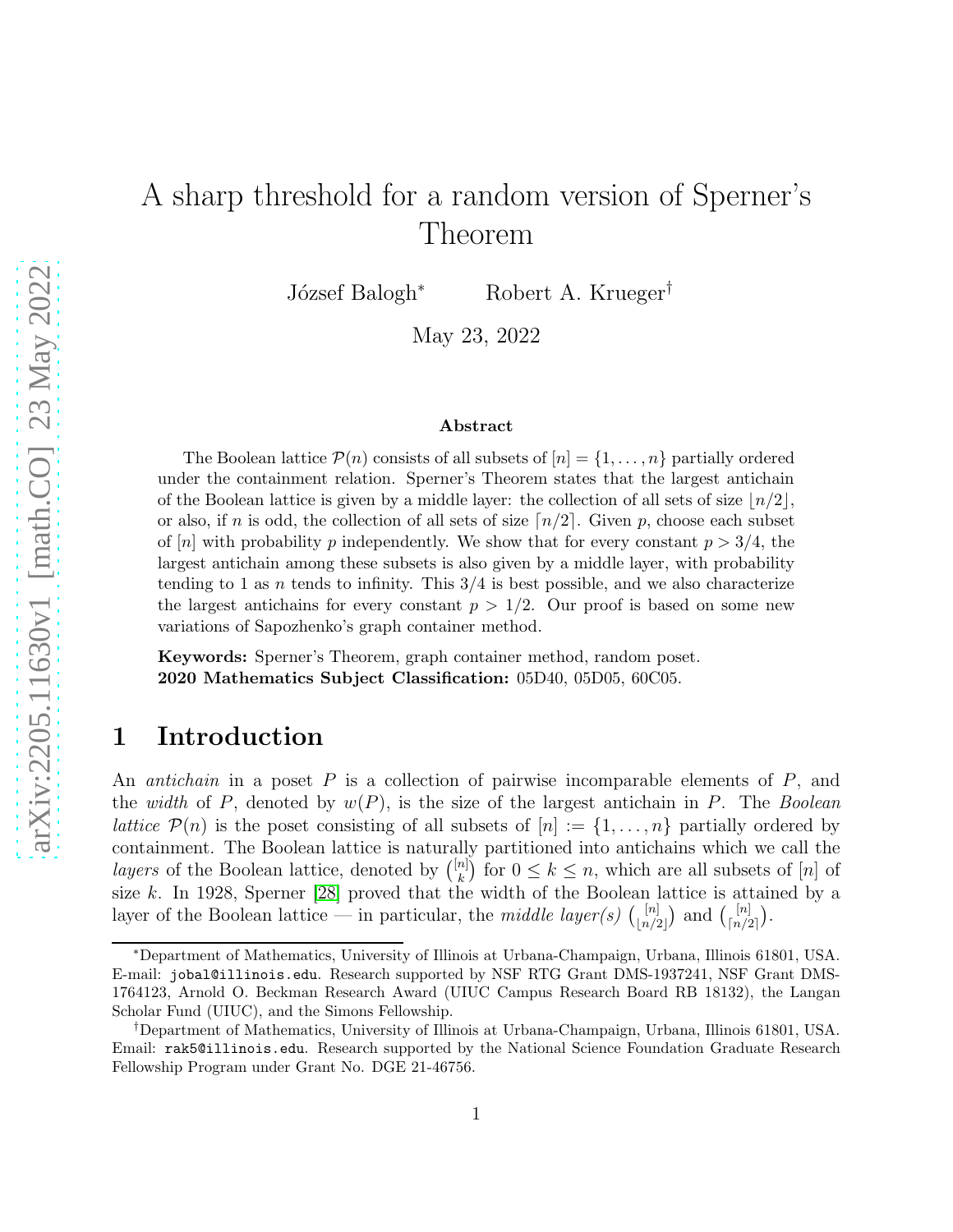A trend in modern combinatorics is the study of random versions of classic results, e.g. [\[3,](#page-19-0) [6,](#page-19-1) [26,](#page-20-1) [27\]](#page-20-2) (see [\[24\]](#page-20-3) for a survey). For a set A and probability  $0 \le p \le 1$ , we let  $A_p$  denote a random subset of A, where each element of A is included independently with probability p. Typically, A, and possibly p, depends on some counting parameter n. We say that  $A_p$  satisfies a property P with high probability (w.h.p.) if the probability  $A_p$  satisfies P tends to 1 as *n* tends to infinity. We say  $A_p$  satisfies a property P with very high probability *(w.v.h.p.)* if the probability  $A_p$  does not satisfy P is  $o(1/n)$ . A *(coarse)* threshold  $p_0 = p_0(n)$ for P is a function such that for  $p = \omega(p_0)$ ,  $A_p$  satisfies P w.h.p., and for  $p = o(p_0)$ ,  $A_p$ does not satisfy P w.h.p. A threshold is *sharp* if for every constant  $\varepsilon > 0$ , we have that  $p > (1 + \varepsilon)p_0$  implies  $A_p$  satisfies P w.h.p., and  $p < (1 - \varepsilon)p_0$  implies  $A_p$  does not satisfy P w.h.p.

We are interested in  $w(\mathcal{P}(n)_p)$ , the size of the largest antichain in a random induced subposet of the Boolean lattice, and the structure of the maximum size antichains. Answering a question of Erdős, Rényi [\[23\]](#page-20-4) determined the threshold for  $X = \mathcal{P}(n)_p$  to satisfy  $w(X) =$ |X|, that is, the threshold for  $\mathcal{P}(n)_p$  to be an antichain. Kohayakawa and Kreuter [\[15\]](#page-19-2) determined  $\lim_{n\to\infty}w(\mathcal{P}(n)_p)/|\mathcal{P}(n)_p|$  for all  $p = p(n)$  w.h.p. When this limit is strictly between 0 and 1, they also show that there is an antichain of size  $(1-o(1))w(\mathcal{P}(n_p))$  contained in some (depending on  $p$ ) consecutive layers centered on the middle layer(s) w.h.p. This characterization is generalized by Osthus [\[21\]](#page-20-5) to when  $w(\mathcal{P}(n_p)/|\mathcal{P}(n_p)| \to 0$ : for  $p =$  $\omega((r/n)^r \log n)$ , where  $r = r(n)$  is an integer-valued function, we have w.h.p. that

$$
w(\mathcal{P}(n)_p) \le (1 + O(1/r) + o(1))p \sum_{-r/2 \le j < r/2} \binom{n}{\lfloor n/2 \rfloor + j}.
$$

A lower bound given by the maximum antichain in some consecutive layers shows that this result determines  $w(\mathcal{P}(n)_p)$  asymptotically w.h.p. when  $r \to \infty$ , that is, when p decays faster than polynomially. Balogh, Mycroft, and Treglown [\[4\]](#page-19-3) asymptotically determined  $w(\mathcal{P}(n_p))$ w.h.p. when p decays polynomially in n using a two-phase container method. Namely they showed that  $p_0 = 1/n^r$ , for constant integers r, is a coarse threshold for

$$
w(\mathcal{P}(n)_p) = (1+o(1))p \sum_{-r/2 \le j < r/2} \binom{n}{\lfloor n/2 \rfloor + j} = (1+o(1))pr \binom{n}{\lfloor n/2 \rfloor}.
$$

The case  $r = 1$  solves a problem posed by Kohayakawa and Kreuter (in a draft of [\[15\]](#page-19-2)), as for  $p = \omega(1/n)$ , the width of  $\mathcal{P}(n)_p$  is asymptotically equal to the size of a middle layer (this special case was proven independently by Collares Neto and Morris [\[5\]](#page-19-4)). Kohayakawa and Kreuter also wondered about the threshold for the width to be exactly equal to the size of a middle layer. Hamm and Kahn [\[11\]](#page-19-5) proved, as a consequence of a proof of a similar random version of the Erdős-Ko-Rado Theorem, that there exists a constant  $p < 1$  such that for  $X = \mathcal{P}(n)_p$ 

$$
w(X) = \max\left\{X \cap \binom{[n]}{\lfloor n/2 \rfloor}, X \cap \binom{[n]}{\lceil n/2 \rceil}\right\}
$$

w.h.p., calling this a "more literal [random] counterpart of Sperner's Theorem." Our main result is that this statement holds w.h.p. for every constant  $p > 3/4$ , which is best possible.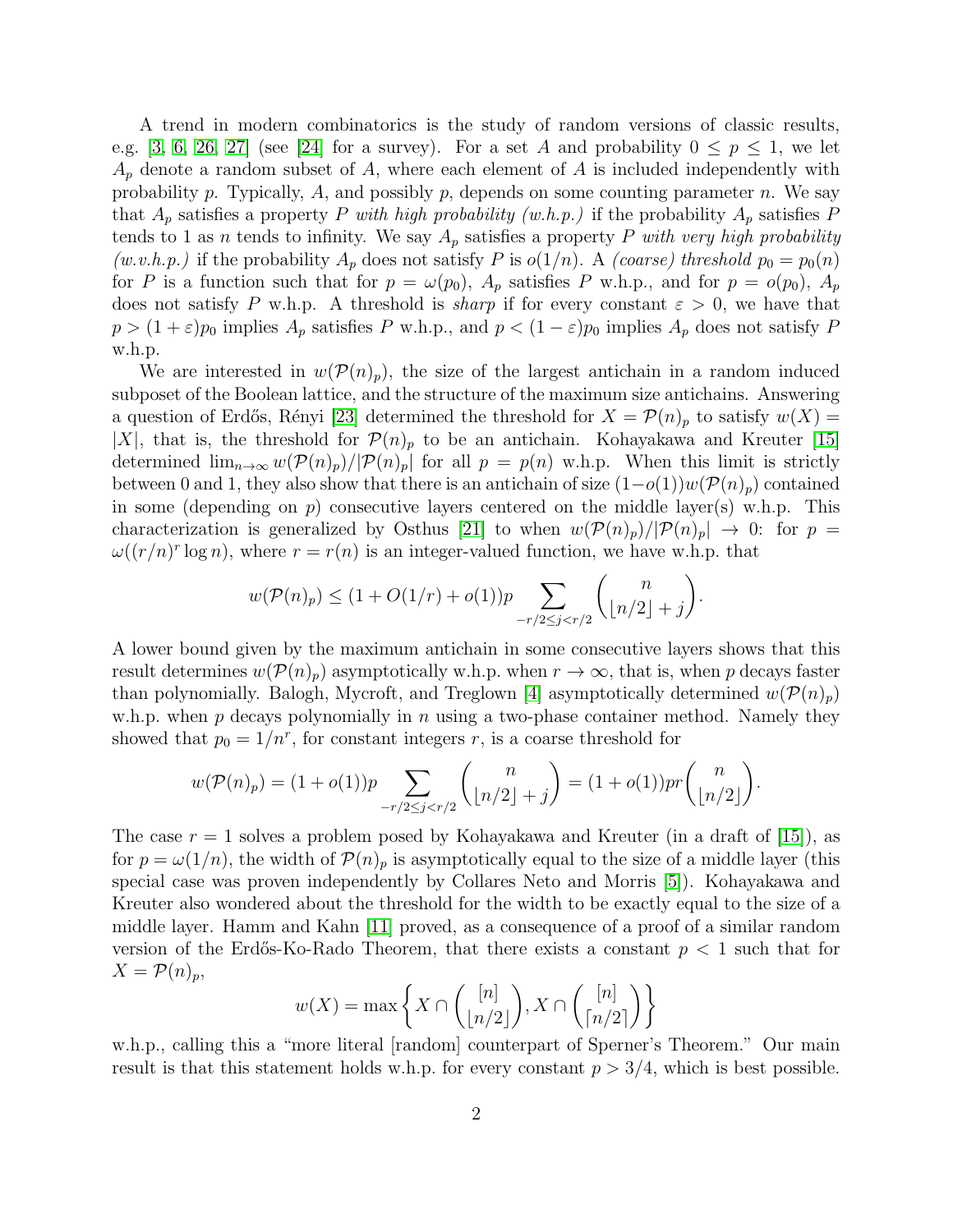<span id="page-2-0"></span>**Theorem 1.** For every constant  $p > 3/4$ , the largest antichain in  $\mathcal{P}(n)_p$  is (one of) the *middle layer(s), with high probability.*

Call a set  $v \in \binom{[n]}{[n/2]+1}$  *isolated* if v appears in  $X = \mathcal{P}(n)_p$  but no subset of v of size  $\lfloor n/2 \rfloor$ appears in X. To see that  $p_0 = 3/4$  in Theorem [1](#page-2-0) is best possible, note that the probability that  $v$  is isolated is

$$
p_0(1-p_0)^{\lceil n/2 \rceil+1} = 3 \cdot 4^{-\lceil n/2 \rceil-2}.
$$

Since there are  $\binom{n}{\lfloor n/2 \rfloor + 1} \approx 2^n$  choices for v, an easy second moment calculation shows that w.h.p. isolated v exist for every constant  $p < 3/4$ , and hence  $X \cap \binom{[n]}{[n/2]}$  $\binom{[n]}{[n/2]}$  is not a maximal antichain in  $X = \mathcal{P}(n)_p$  w.h.p.

Our proof of Theorem [1](#page-2-0) combines Sapozhenko's graph containers [\[25\]](#page-20-6) with Hamm and Kahn's proof [\[11\]](#page-19-5), which itself is inspired by Sapozhenko's containers. An early combinatorial problem about posets was posed by Dedekind [\[7\]](#page-19-6) in 1897, when he asked for the number of antichains in  $\mathcal{P}(n)$ . Korshunov [\[17\]](#page-20-7) solved this problem asymptotically, and Sapozhenko developed, generalized, and simplified Korshunov's arguments into a powerful asymptotic enumeration technique. Sapozhenko's containers also provided a simplified method of asymptotically counting the number of independent sets in the hypercube, originally due to Korshunov and Sapozhenko [\[18\]](#page-20-8); see [\[9\]](#page-19-7) for an excellent exposition in English. In recent years, the containers have proven quite versatile, being employed in various statistical physics models. See Galvin and Kahn [\[10\]](#page-19-8) for an early example of this, see Jenssen and Keevash [\[12\]](#page-19-9) for a recent and encompassing paper, and see Jenssen and Perkins [\[13\]](#page-19-10) for a gentler introduction to the statistical physics models and tools. We also mention that Balogh, Garcia, and Li [\[1\]](#page-19-11) applied Sapozhenko's containers to the same graph that we work on in our main technical theorem, Theorem [4,](#page-3-0) although our analysis is very different.

We actually prove a more precise result, akin to a 'hitting time' statement. Expanding the above definition, for  $v \in \binom{[n]}{k}$  $\binom{n}{k}$  with  $k \geq \lceil n/2 \rceil$  (resp.  $k \leq \lfloor n/2 \rfloor$ ), we say that v is *nearly isolated* if v is in  $X = \mathcal{P}(n)_p$ , but at most one subset (resp. superset) of v of size  $k-1$  (resp.  $k+1$ ) is in X.

<span id="page-2-1"></span>**Theorem 2.** For every constant  $p > 1/2$ , there exists  $k \in \{[n/2], [n/2]\}$  such that every *largest antichain in*  $X = \mathcal{P}(n)$ <sub>p</sub> *consists of sets in*  $X \cap {n \choose k}$  $\binom{n}{k}$  together with nearly isolated sets *in*  $\binom{[n]}{k}$  $\binom{[n]}{k+1}$  ∪  $\binom{[n]}{k+1}$ , with high probability.

Theorem [2](#page-2-1) implies Theorem [1,](#page-2-0) as for constant  $p > 3/4$ , there are no nearly isolated sets, by an easy first moment calculation. The  $p_0 = 1/2$  in Theorem [2](#page-2-1) is also best possible, as for every constant  $p < 1/2$ , we expect to see the following structure for  $k = \lceil n/2 \rceil$ : sets  $u, v \in \binom{[n]}{k+1} \cap X$  that share a subset  $u'$  in  $\binom{[n]}{k}$  $\binom{n}{k} \cap X$ , and at most one set  $v' \neq u'$  is a subset of either u or v appearing in  $X \cap \binom{[n]}{k}$  $\binom{n}{k}$ , where  $X = \mathcal{P}(n)_p$ . That is, one of u or v is not nearly isolated, but  $u$  and  $v$  together act like two nearly isolated sets, in the sense that  $u$  and  $v$ together with  $((\binom{[n]}{k} \cap X) \setminus \{u',v'\}$  form an antichain. To see that this structure appears below  $p_0 = 1/2$ , note that there are roughly  $(n/2)^3 \binom{n}{n/2}$  ${n \choose n/2} \approx 2^n$  choices for  $u, v, u'$ , and  $v'$ , and the probability that they form the desired structure in our random subfamily is roughly  $p_0^4(1-p_0)^{2(n/2)-3} = 2^{n+1}.$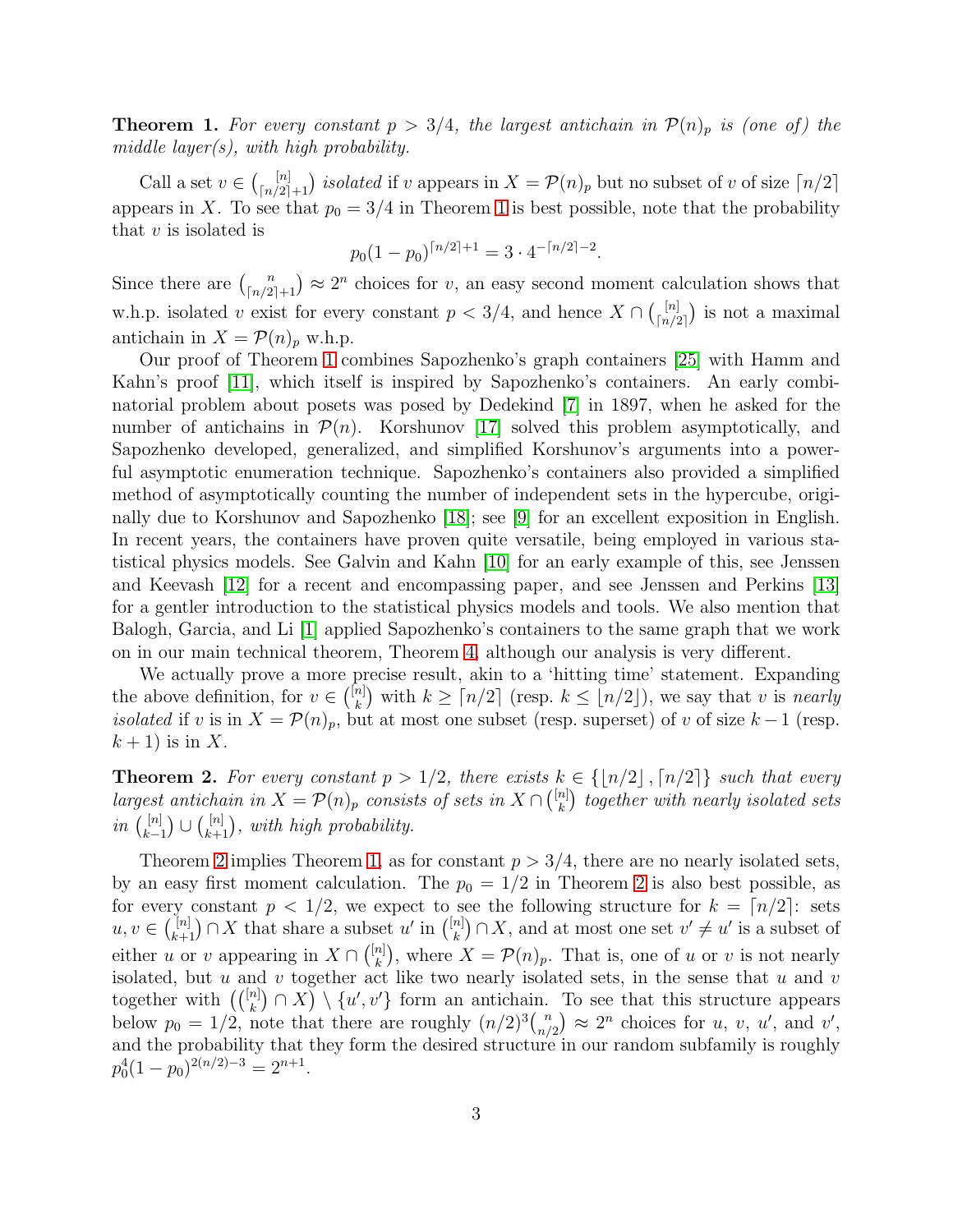Theorem [2](#page-2-1) gives a precise description of the maximum antichains of  $\mathcal{P}(n_p)$  for constant  $p > 1/2$ . It is easy to conjecture a precise description for smaller, but constant, p, as the maximum antichains should consist almost entirely of a whole layer together with 'defects' like nearly isolated sets and the structures described in the previous paragraph. We conjecture that this roughly holds for p above the  $1/n$  threshold, which we recall is the threshold for the width to be asymptotically equal to the size of a middle layer [\[4,](#page-19-3) [5\]](#page-19-4).

<span id="page-3-1"></span>**Conjecture 3.** For  $p = \omega(1/n)$ , the maximum antichains of  $\mathcal{P}(n)_p$  are contained in three *consecutive layers, with high probability.*

If true, the bound on p is tight, as for  $p = C/n$  with constant C, w.h.p. we see some sets  $v \in \binom{[n]}{[n/2]+2} \cap X$  such that removing any one or two elements of v results in a set which is not in  $X = \mathcal{P}(n)_p$ .

An  $\ell$ -chain in a poset P is  $\ell$  elements  $A_1, \ldots, A_\ell$  such that  $A_1 \leq \cdots \leq A_\ell$  in P. An antichain is a collection which contains no 2-chain. Erdős [\[8\]](#page-19-12) generalized Sperner's Theorem, showing that the largest subsets of  $\mathcal{P}(n)$  with no  $\ell$ -chain are some  $\ell-1$  layers, in particular, the  $\ell-1$  consecutive layers centered about a middle layer. It would be interesting to generalize Theorem [1](#page-2-0) from antichains to collections with no  $\ell$ -chain, for constant  $\ell$ . We expect the threshold to be the same.

Theorems [1](#page-2-0) and [2](#page-2-1) follow from the following theorem, where we take n odd and only consider antichains in the middle two layers. To state the theorem, we need some definitions. Let G be a bipartite graph with Y as one side of the bipartition. We say  $A \subseteq Y$  is *closed* if there is no  $A' \supsetneq A$  such that  $N(A') = N(A)$ . We say that  $A \subseteq Y$  is *2-linked* if there is no  $B \subsetneq A$  such that  $N(B)$  is disjoint from  $N(A \setminus B)$ ; in other words,  $A \cup N(A)$  induces a connected subgraph of  $G$ . We denote by  $M$  the "middle two layers" graph: the bipartite graph with parts  $L_k = \binom{[2k-1]}{k}$  $\binom{[2k-1]}{k}$  and  $L_{k-1} = \binom{[2k-1]}{k-1}$  $\binom{2k-1}{k-1}$  and edges given by the containment relation.

<span id="page-3-0"></span>**Theorem 4.** Let  $p > 1/2$  be a constant, and let  $X = V(M)_p$ . Then there exists a constant  $c > 0$  such that the following holds. With very high probability, that is with probability 1 −  $o(1/k)$ , every closed, 2-linked,  $A \subseteq L_k$  (or  $A \subseteq L_{k-1}$ ) with  $1 < |A|$  and  $|N(A)| \ge$  $(1 + 1/2k)|A|$  *satisfies*  $|N(A) \cap X| - |A \cap X| \ge c(|N(A)| - |A|)$ .

Note that M is symmetric with respect to its bipartition, so the statement for  $A \subseteq L_{k-1}$ easily follows from the statement for  $A \subseteq L_k$ . The proof of Theorem [4](#page-3-0) is easy for small A (see Section [3\)](#page-9-0), so the main difficulty of the proof is handling large A; see Section [1.1](#page-4-0) for the proof idea. The 1/2 in Theorem [4](#page-3-0) is technically best possible, although this condition is only required to get the conclusion for  $|A| = 2$ . If we only consider  $|A| \geq \ell$ , then  $p > 1 - 2^{-2/\ell}$ should suffice, but we do not know how to prove such a statement. However, it does follow easily that if  $p > 3/4$  is constant, then Theorem [4](#page-3-0) also holds for  $|A| = 1$ ; see Section [3.](#page-9-0) We show that Theorem [4](#page-3-0) implies Theorems [1](#page-2-0) and [2](#page-2-1) in Section [2.](#page-7-0)

Note that the maximal independent sets of  $M$ , which are some of the maximal antichains in  $\mathcal{P}(n)$ , are given by  $A \cup (L_{k-1} \setminus N(A))$  for closed  $A \subseteq L_k$ , and hence Theorem [4](#page-3-0) is saying something about the independent sets of a random induced subgraph of  $M$ . Alternatively,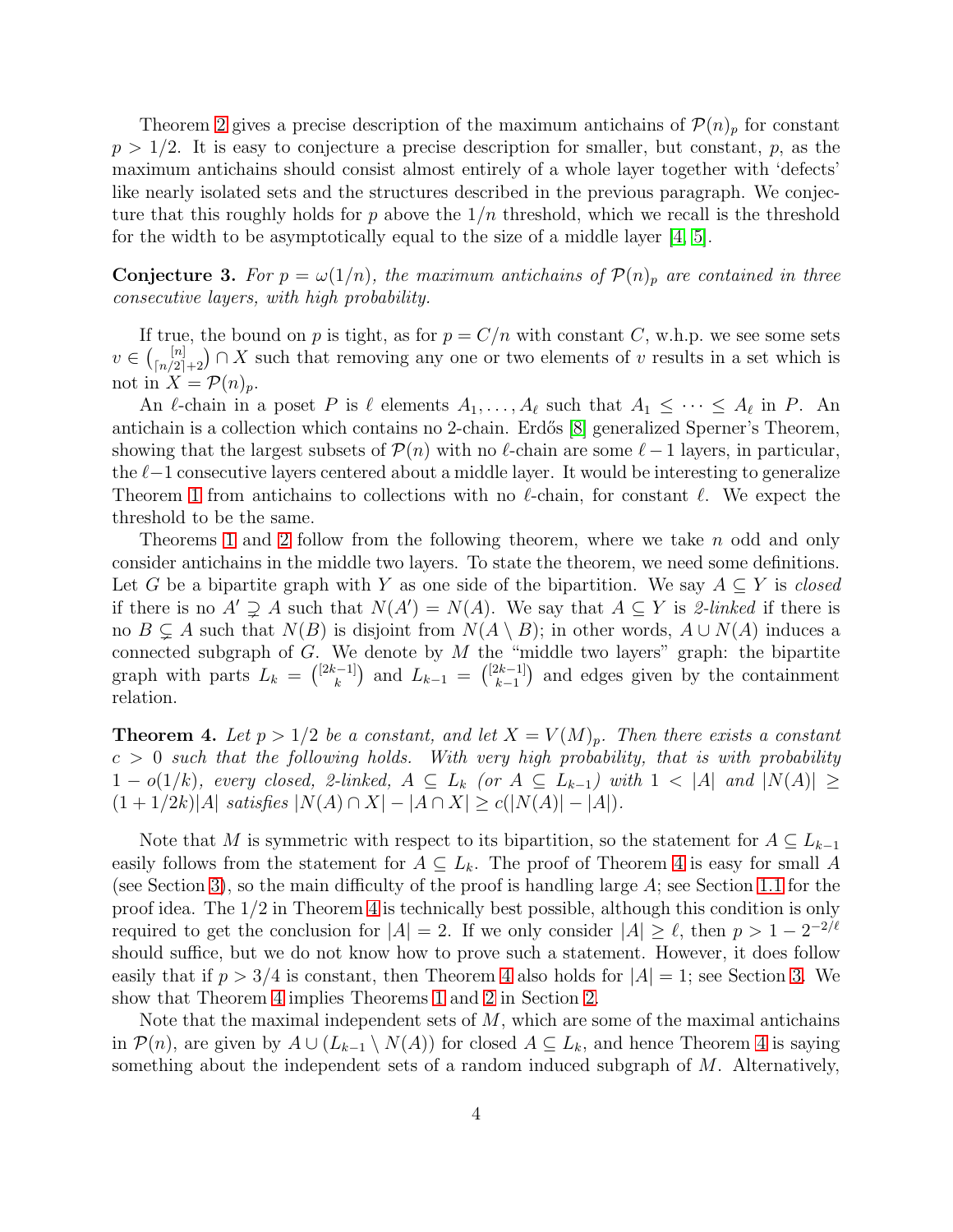Theorem [4](#page-3-0) can be viewed as proving a Hall-type condition for a random induced subgraph of M. In fact, the methods used here will apply to a wide class of bipartite graphs and can even be transferred to non-bipartite graphs, as was done by Hamm and Kahn [\[11\]](#page-19-5) to the Kneser graph; all that is necessary is some almost-regularity and vertex-isoperimetry. Hamm and Kahn [\[11\]](#page-19-5) essentially proved Theorem [4](#page-3-0) with  $p = 1 - \varepsilon$  for some small constant  $\varepsilon > 0$ , but with an important difference: they looked at the graph formed by the layers  $\binom{[2k]}{k}$  $\binom{2k}{k}$ and  $\binom{[2k]}{k-1}$  $\binom{[2k]}{k-1}$ . Unfortunately, our methods do not extend to this graph because the degrees of vertices in  $\binom{[2k]}{k}$  $\binom{[2k]}{k}$  are smaller than the degrees of vertices in  $\binom{[2k]}{k-1}$  $\binom{[2k]}{k-1}$ .

In a follow-up paper, we plan to consider the independence number of an induced random subgraph of the hypercube, essentially proving a variant of Theorem [4](#page-3-0) with  $M$  replaced by the whole hypercube. We use an additional trick to push the  $1/2$  down to somewhere below 0.45, but we are still far away from anything which is  $o(1)$ , let alone the  $\omega(1/n)$  in Conjecture [3.](#page-3-1)

We mention a variant of Theorem [4](#page-3-0) that is better understood. If we keep the edges of M with probability p instead of the vertices, then we obtain a variant of Theorem [4](#page-3-0) where  $p$  may be taken much smaller. We essentially do this in a paper with Luo [\[2\]](#page-19-13), where we get a different random version of the Erdős-Ko-Rado Theorem.

Finally, we mention that the length of  $\mathcal{P}(n)_p$  has also been studied. The *length* of a poset is the size of the longest chain. In fact, Kohayakawa, Kreuter, and Osthus [\[16\]](#page-19-14) determined some rather precise information about the length of  $\mathcal{P}(n)_p$ . This problem seems to be rather different than determining  $w(\mathcal{P}(n_p))$ , using much more of the structure of  $\mathcal{P}(n)$  than we do here.

#### <span id="page-4-0"></span>1.1 Proof idea

Our proof follows Hamm and Kahn's proof [\[11\]](#page-19-5), presented in our notation, with an important detour in Section 5.

To prove Theorem [4,](#page-3-0) we should know how  $|N(A)|$  compares to  $|A|$ . For M, the "middle" two layers" graph, this is given by the Kruskal-Katona theorem, a weaker form of which is due to Lovász. For real z we define  $\binom{z}{k}$  $\binom{z}{k} = \frac{z(z-1)\cdot ... \cdot (z-k+1)}{k!}$  $\frac{d \dot{x} \cdot (z - \kappa + 1)}{k!}$ , and we let  $\partial_* A = \{v \setminus \{i\} : i \in v \in A\}$ denote the *lower shadow* of A.

<span id="page-4-1"></span>**Theorem 5** (Kruskal [\[19\]](#page-20-9), Katona [\[14\]](#page-19-15), Lovász (Problem 13.31(b) of [\[20\]](#page-20-10))). Let  $A \subseteq \binom{[n]}{k}$  $_{k}^{n]}\big)$ *be of size*  $\binom{z}{k}$  $\binom{z}{k}$  for  $z \ge k$ . Then  $|\partial_* A| \ge \binom{z}{k-1}$  $_{k-1}^{z}$ ).

Using this, we derive a convenient expression for how much sets in  $M$  'expand;' see Proposition 2.3 of [\[11\]](#page-19-5) for a similar inequality. All logarithms are natural unless otherwise indicated.

<span id="page-4-2"></span>**Lemma 6.** For  $A \subseteq L_k$  with  $|A| = a$ , we have

$$
t := |N(A)| - |A| \ge a \frac{1}{k} \log \frac{\binom{2k-1}{k}}{a}.
$$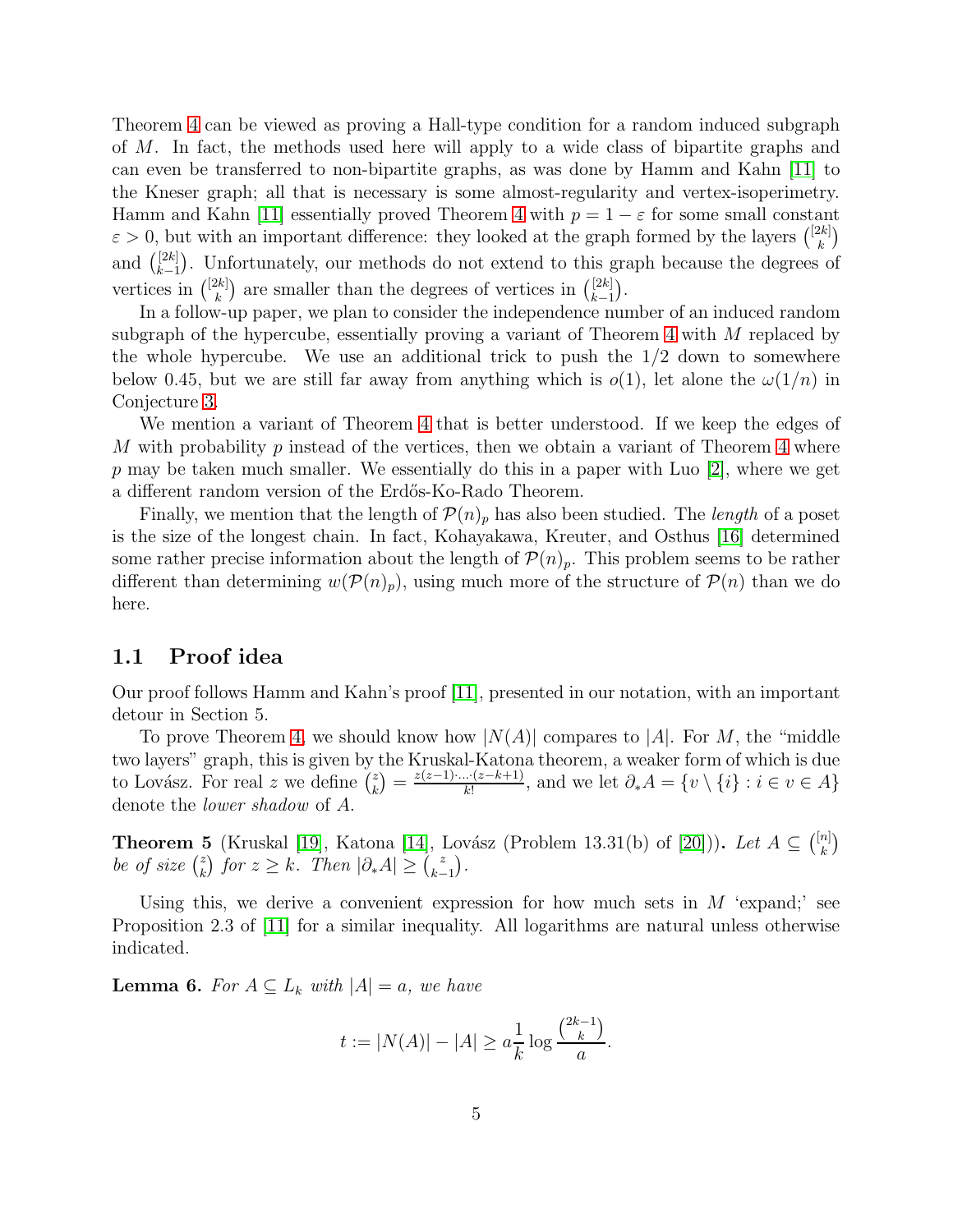*Proof.* Let  $|A| = \binom{2k-1-y}{k}$  $(k \atop k})^{-1-y}$  where  $0 \le y \le k-1$ . By Theorem [5,](#page-4-1) we have

$$
|N(A)| - |A| \ge \binom{2k-1-y}{k-1} - \binom{2k-1-y}{k} = \frac{y}{k-y} \binom{2k-1-y}{k}.
$$

It suffices to show that  $f(y) \geq 0$ , where

$$
f(y) = \frac{y}{k-y} - \frac{1}{k} \log \frac{\binom{2k-1}{k}}{\binom{2k-1-y}{k}}.
$$

Indeed,  $f(0) = 0$ , and

$$
f'(y) = \frac{k}{(k-y)^2} - \frac{1}{k} \sum_{i=0}^{k-1} \frac{1}{2k-1-i-y} \ge \frac{k}{(k-y)^2} - \frac{1}{k-y} \ge 0.
$$

The rough idea of the proof of Theorem [4](#page-3-0) is to find S and F such that  $A \subseteq S$ ,  $F \subseteq N(A)$ ,  $|S| < |F| - \ell$  for some  $\ell$ , and  $|S \cap X| = p|S| + \ell/2$ ,  $|F \cap X| = p|F| + \ell/2$  w.v.h.p. Then we have

$$
|A \cap X| \le |S \cap X| \le p|S| + \ell/2 \le p|F| - \ell/2 \le |F \cap X| \le |N(A) \cap X|.
$$

For each  $A$ , we might show the existence of  $S$  and  $F$  with the first three properties, and then show that across all A, there are actually few choices for  $S$  and  $F$ . Using standard concentration arguments we can then get that  $|S \cap X|$  and  $|F \cap X|$  are concentrated about their means w.v.h.p. for all choices of  $S$  and  $F$ .

Unfortunately, the above scenario does not happen perfectly. In fact, all we can guarantee is  $|S| \leq |F| + \ell$ , so we must also use that  $|(S \setminus A) \cap X|$  and  $|(N(A) \setminus F) \cap X|$  are likely large in order to get the above inequality chain to work out. This also allows us to get a stronger lower bound on  $|N(A) \cap X| - |A \cap X|$ .

We break the proof into three phases. In the first phase we obtain 'weak' versions of S and F described in the above sketch. In the second phase, we strengthen these weak versions. In the final phase, we give the argument showing  $|N(A) \cap X| - |A \cap X|$  is large for all A w.v.h.p. We distill these into two lemmas, for which we need some definitions. Recall that  $t = |N(A)| - |A|$ .

**Definition 7.** We say that  $(S', F')$  is a weak container for A if  $A \subseteq S'$ ,  $F' \subseteq N(A)$ ,  $|S' \setminus A| = O(t)$ , and  $|N(A) \setminus F'| = O(t)$ . We say that  $(S, F)$  is a strong container for A *if*  $(S, F)$  *is a weak container and also satisfies*  $|S| \leq |F| + o(t)$ *.* 

Note that, assuming  $A \subseteq S'$  and  $F' \subseteq N(A)$ , the conditions  $|S' \setminus A| = O(t)$  and  $|N(A) \setminus A|$  $|F'| = O(t)$  together are equivalent to  $|S'| \leq |F'| + O(t)$ . This explains the way in which strong containers are a stronger version of weak containers.

To state the two container lemmas, we need a convenient way to count the choices for the containers across all  $A$ . The *cost* of a choice of an object is the  $log_2$  of the number of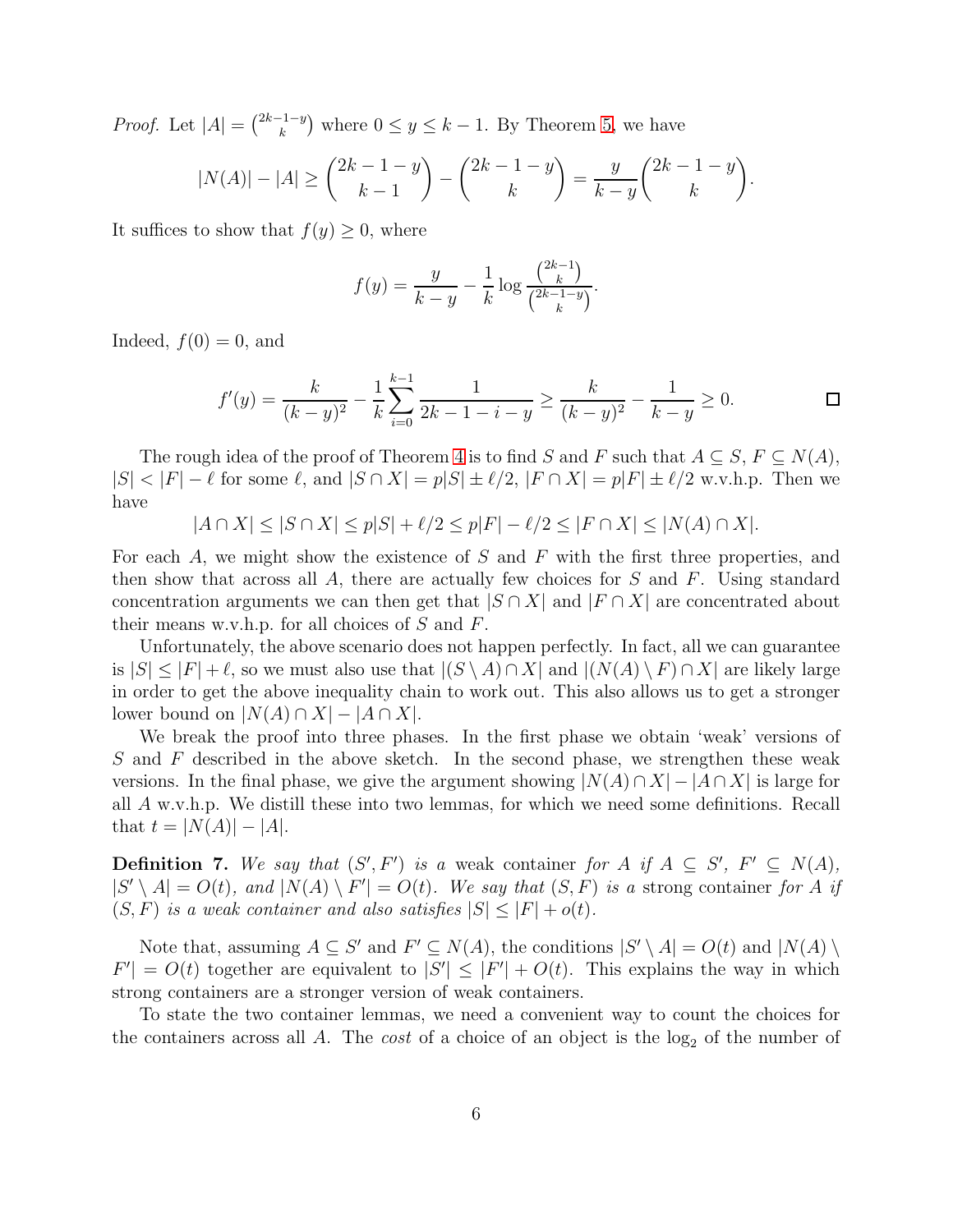choices for that object. For example, the cost of a subset Y of a given set Z is precisely  $|Z|$ , while the cost of a subset Y (of  $Z$ ) of size k is

$$
\log_2\binom{|Z|}{k} \le k \log_2 \frac{e|Z|}{k},
$$

a fact which we will use often. We denote by  $\text{Cost}(Y)$  the cost of Y and denote by  $\text{Cost}(Y|Z)$ the cost of Y given a choice of Z. Formally,  $Cost(Y) = log_2 |\mathcal{Y}|$ , where Y is the collection of all choices of  $Y$ ; we often leave this collection implicit.

We say that a collection Y of sets is *t-concentrated* if  $||Y_p| - |Y|| \le o(t)$  for all  $Y \in \mathcal{Y}$ w.v.h.p. We typically just say that "Y is concentrated" when we mean that the collection of all choices of Y is t-concentrated, where  $t = |N(A)| - |A|$  has already been fixed. The following are some easy consequences of this definition, the first following from the Chernoff bound.

<span id="page-6-2"></span>**Proposition 8.** If p is constant and  $Cost(Y) = o(t^2/|Y|)$ , then Y is concentrated.

<span id="page-6-4"></span>**Proposition 9.** *If*  $|Y| = o(t)$ *, then Y is concentrated.* 

<span id="page-6-3"></span>Proposition 10. *If* Y *and* Z *are disjoint and concentrated, then* Y ∪ Z *is concentrated. If*  $Y \subseteq Z$  are both concentrated, then  $Z \setminus Y$  is concentrated.

We are ready to state our two lemmas, which guarantee low-cost concentrated containers.

<span id="page-6-0"></span>**Lemma 11.** *There exists concentrated weak containers for all 2-linked*  $A \subseteq L_k$  *with*  $t \ge a/2k$ *, where*  $|A| = a \ge \log_2 k$ , of cost at most o(t).

*Formally, there exists a global constant* K*, a function* w(k) *which tends to infinity as*  $k \to \infty$ , and collections  $\mathcal{W}_t$  of pairs  $(S', F')$  for all t, with  $|\mathcal{W}_t| \leq 2^{t/w}$  such that the following *holds w.v.h.p. for all t simultaneously: for all 2-linked*  $A \subseteq L_k$  *with*  $t = |N(A)| - |A| \ge$  $|A|/2k \geq \log_2 k/2k$ , there exists  $(S', F') \in \mathcal{W}_t$  with  $A \subseteq S'$ ,  $F' \subseteq N(A)$ ,  $|S'| \leq |F'| + Kt$ ,  $||S'_p| - p|S'|| \le t/w$ , and  $||F'_p| - p|F'|| \le t/w$ .

Hamm and Kahn [\[11\]](#page-19-5) essentially proved Lemma [11](#page-6-0) in a slightly different graph. Lemma [11,](#page-6-0) through the argument given in Section [6,](#page-17-0) yields Theorem [1](#page-2-0) with  $p = 1 - \varepsilon$ , where  $\varepsilon$  is some constant depending on the K in Lemma [11,](#page-6-0) which is what defines weak containers. We present their proof not just for completeness, but also to phrase everything in terms of "cost" and "concentration," which we feel brings the formal proof closer to the heuristic intuition guiding the proof. Our other main contribution to the theory of graph containers is the low-cost transformation of concentrated weak containers into concentrated strong containers, stated in the next Lemma.

<span id="page-6-1"></span>Lemma 12. *Given concentrated weak containers of cost at most* o(t)*, there exist concentrated strong containers of cost at most* o(t)*. Formally, replace* K *by* 1/w *in the formal description of Lemma [11.](#page-6-0)*

The proof of Lemma [12](#page-6-1) essentially follows a proof of Sapozhenko [\[25\]](#page-20-6), as described by Galvin (Lemma 5.5 in  $[9]$ ), except that we must modify it to ensure that everything remains concentrated.

We prove Lemma [11](#page-6-0) in Section [4](#page-10-0) and Lemma [12](#page-6-1) in Section [5.](#page-15-0) In Section [6,](#page-17-0) we use these lemmas to prove Theorem [4.](#page-3-0)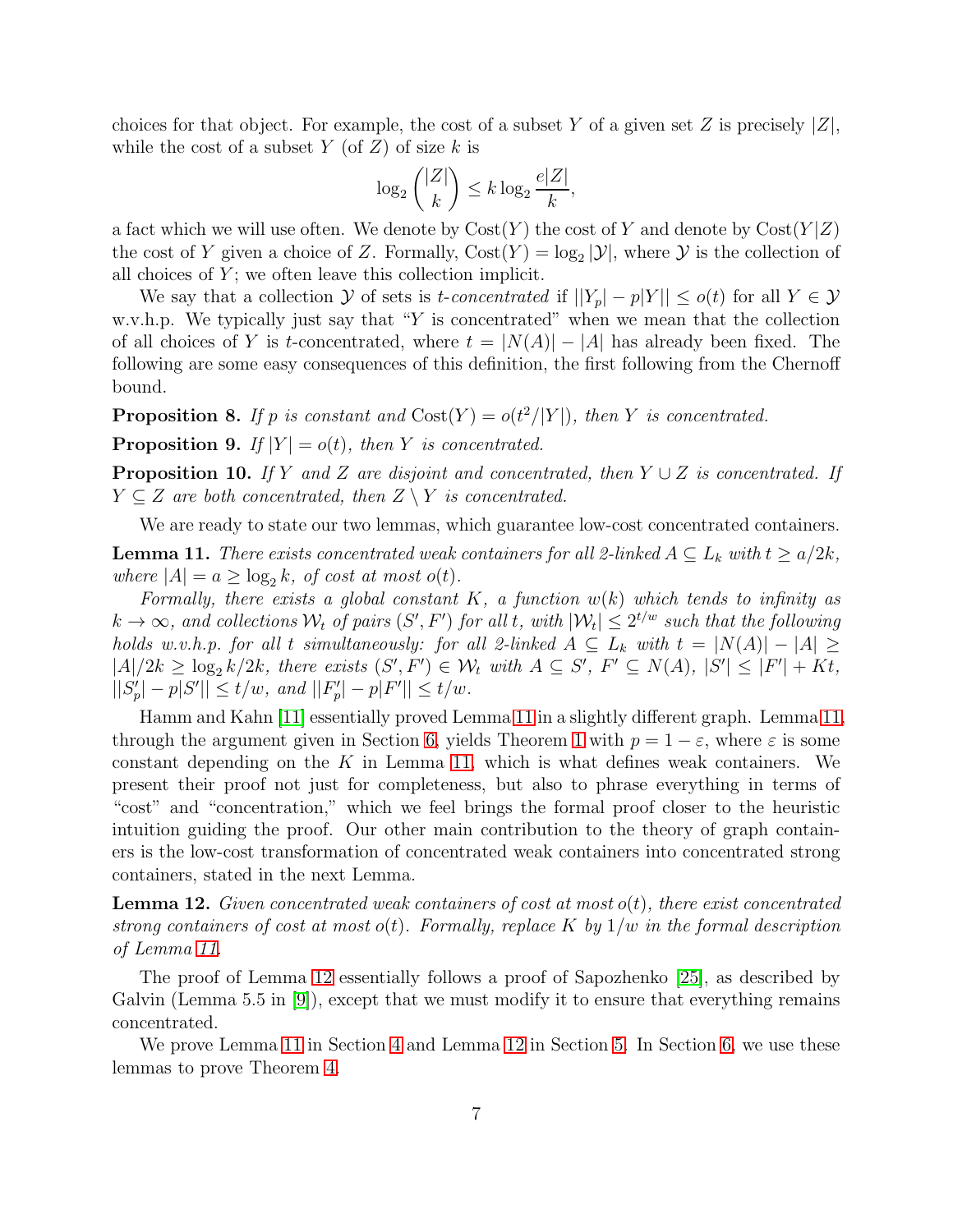Asymptotic Notation. We heavily use asymptotic notation as it simplifies our calculations and definitions. Recall that  $f(n) = O(g(n))$ , or equivalently  $g(n) = \Omega(f(n))$ , if there exists a constant K such that  $f(n) \leq Kg(n)$  for all sufficiently large n. We say  $f(n) = o(g(n))$ , or equivalently  $g(n) = \omega(f(n))$ , if  $f(n)/g(n)$  tends to 0 as n tends to infinity.

Technically, most uses of  $O(\cdot)$  or  $o(\cdot)$  in this paper could be replaced by a sufficiently large or small constant, respectively. However, the asympotic notation hides irrelevant arithmetic on these expressions. For example, we could say that S is  $\varepsilon$ -concentrated if  $||S_p| - p|S|| \leq \varepsilon t$ for all choices of S w.v.h.p. Then if A and B are disjoint sets and both  $\varepsilon$ -concentrated, we have that  $A \cup B$  is 2 $\varepsilon$ -concentrated. In what follows, the value of  $\varepsilon$  is irrelevant as long as it is small, so we increase readability by using asymptotic notation.

## <span id="page-7-0"></span>2 Theorem [4](#page-3-0) implies Theorem [2](#page-2-1)

Hamm and Kahn [\[11\]](#page-19-5) give a sketch of how Theorem [4](#page-3-0) implies Theorem [1.](#page-2-0) More work is required to deduce Theorem [2.](#page-2-1) We first generalize Theorem [4](#page-3-0) to apply to any pair of consecutive layers. For  $A \subseteq \mathcal{P}(n)$ , let the *lower shadow* of A be  $\partial_* A = \{v \setminus \{i\} : i \in v \in A\}$ and the *upper shadow* of A be  $\partial^* A = \{v \cup \{i\} : i \notin v \in A\}$ . When  $A \subseteq \binom{[n]}{k}$  ${k \choose k}$  with  $k \geq \lceil n/2 \rceil$ , let  $\partial A = \partial_* A$ , and when  $k \leq \lfloor n/2 \rfloor$ , let  $\partial A = \partial^* A$ , which we simply call the *shadow* of A. This definition is non-standard but helps simplify our statements, so we use only when it will not cause confusion. Extending the definitions from M, we say that  $A \subseteq \binom{[n]}{k}$  $\binom{n}{k}$  is *closed* if there is no  $A \subsetneq A' \subseteq {[n] \choose k}$  $\binom{n}{k}$  with  $\partial A = \partial A'$ , and we say that  $A \subseteq \binom{[n]}{k}$  $\binom{n}{k}$  is 2-linked if there is no  $B \subsetneq A$  such that  $\partial B$  is disjoint from  $\partial(A \setminus B)$ .

<span id="page-7-1"></span>**Lemma 13.** Let  $p > 1/2$  be constant, and let  $X = \mathcal{P}(n)_p$ . Then there exists a constant  $c > 0$  such that the following holds. With high probability, for every  $k \in [n] \setminus \{[n/2], \lfloor n/2 \rfloor\}$ , *every closed, 2-linked*  $A \subseteq \binom{[n]}{k}$  $\binom{n}{k}$  with  $|A| > 1$  *satisfies*  $|\partial A \cap X| - |A \cap X| \ge c(|\partial A| - |A|)$ *.* 

*Proof.* As the other case is symmetric to this one, we assume  $k > \lfloor n/2 \rfloor$ . By the Kruskal-Katona theorem, for  $|A| = \binom{x}{k}$  $\binom{x}{k}$  we have

<span id="page-7-2"></span>
$$
|\partial A| = |\partial_* A| \ge \binom{x}{k-1} = \frac{k}{x-k+1} \binom{x}{k} \ge \frac{k}{n-k+1} |A| \ge \frac{n/2+1}{n/2} |A| \ge \left(1 + \frac{1}{k}\right) |A|. \tag{1}
$$

Viewing A as a subset of  $\binom{[2k-1]}{k}$  $(k<sub>k</sub><sup>i-1</sup>)$ , which we may do because  $\partial_*$  does not depend on n, the conclusion of Theorem [4](#page-3-0) gives the desired conclusion. Because this holds with very high probability, taking a union bound over all k finishes the proof.  $\Box$ 

Although Theorem [2](#page-2-1) implies Theorem [1,](#page-2-0) we give a complete proof of Theorem [1](#page-2-0) first as a warm-up for Theorem [2.](#page-2-1) A 2-linked component of  $A \subseteq \binom{[n]}{k}$  $\binom{n}{k}$  is a maximally 2-linked subset of A. For  $A \subseteq \binom{[n]}{k}$  $\binom{n}{k}$ , let [A] denote the *closure* of A, the largest A' with  $\partial A = \partial A'$ .

*Proof of Theorem [1.](#page-2-0)* Let  $p > 3/4$  be constant, and let  $X = \mathcal{P}(n)_p$ . We assume that the conclusions of Theorem [4](#page-3-0) and Lemma [13](#page-7-1) hold, even for  $|A| = 1$ . For  $|A| = 1$ , see Section [3](#page-9-0) to see how Theorem [4](#page-3-0) and Lemma [13](#page-7-1) hold for constant  $p > 3/4$ .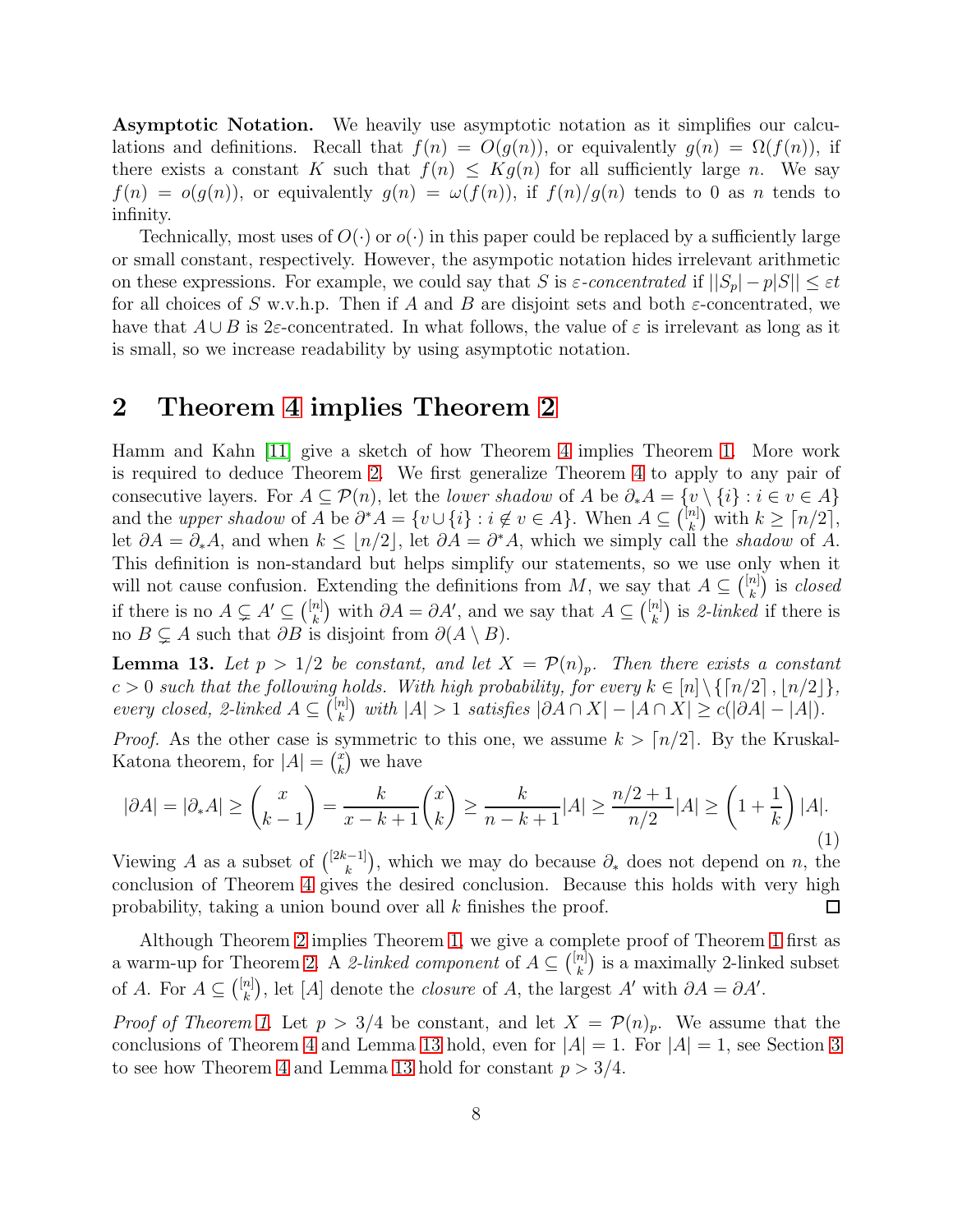Let B be a maximum antichain in X, and let  $B_k = B \cap \left(\frac{[n]}{k}\right)$  $\binom{n}{k}$  be the layers of B. Consider the highest nonempty layer  $B_k$  of B, that is, the nonempty  $B_k$  with largest k. If  $k > \lfloor n/2 \rfloor$ , then letting  $B'_k$  be a 2-linked component of  $B_k$ , we claim that  $B' = (B \setminus B'_k) \cup (\partial_* B'_k \cap X)$  is a larger antichain than B in X. Indeed, by definition, B' is an antichain in X, and  $|B'| > |B|$ because of Lemma [13](#page-7-1) applied to the closure of  $B'_{k}$ . This contradicts the maximality of B, and hence  $k \leq \lceil n/2 \rceil$ .

Similarly, the lowest nonempty layer of B is at layer number  $\lfloor n/2 \rfloor$  or above. If n is even, this implies that B is contained in the middle layer, as desired. If n is odd, one of  $[B_{n/2}]$ or  $[B_{\lceil n/2 \rceil}]$  has size at most  $\frac{1}{2} {n \choose \lfloor n/2 \rfloor}$  $\binom{n}{\lfloor n/2 \rfloor}$  by Theorem [5.](#page-4-1) Since M is symmetric with respect to  $L_k$  and  $L_{k-1}$ , we may suppose it is  $B_{\lceil n/2 \rceil}$  whose closure has size at most  $\frac{1}{2} {n \choose \lfloor n/2 \rfloor}$  $\binom{n}{\lfloor n/2 \rfloor}$ , so by Lemma [6,](#page-4-2)  $|\partial_* B_{\lceil n/2 \rceil}| \geq (1 + \frac{1}{2\lceil n/2 \rceil}) |B_{\lceil n/2 \rceil}|$ . If  $B_{\lceil n/2 \rceil} \neq \emptyset$ , then  $B_{\lfloor n/2 \rfloor} \cup (\partial_* B_{\lceil n/2 \rceil} \cap X)$  is a larger antichain than  $B$  in  $X$  by Theorem [4,](#page-3-0) contradicting the maximality of  $B$ . Thus  $B$  is contained within one of the middle two layers.  $\Box$ 

To prove Theorem [2,](#page-2-1) we modify the previous argument by taking special care of 2-linked components of size 1 in the layers of the maximum antichain.

*Proof of Theorem [2.](#page-2-1)* Let  $p = 1/2 + \varepsilon$ , where  $\varepsilon > 0$  is constant, and let  $X = \mathcal{P}(n)_p$  be such that the conclusions of Theorem [4](#page-3-0) and Lemma [13](#page-7-1) hold, which happens with high probability.

We first claim that with high probability the number of nearly isolated sets is at most  $2^{n/2}$ . Recall that  $v \in \mathcal{P}(n)$  is nearly isolated if  $v \in X$  but  $|\partial \{v\} \cap X| \leq 1$ . Since  $|\partial \{v\}| \geq n/2$ for every  $v$ , the expected number of such sets is at most

$$
2^{n}p\left((1-p)^{n/2}+\frac{n}{2}p(1-p)^{n/2-1}\right)\leq 2^{n/2}\cdot O(ne^{-\varepsilon n}).
$$

The claim follows by Markov's inequality, so we assume the claim holds for X.

Let B be a maximum antichain in X, and let  $B_k = B \cap {n \choose k}$  $\binom{n}{k}$  be the layers of B. Consider the highest nonempty layer  $B_k$  of B, that is, the nonempty  $B_k$  with the largest k. If  $k > \lfloor n/2 \rfloor$ and  $B_k$  has a 2-linked component  $B'_k$  of size greater than 1, then  $(B \setminus B'_k) \cup (\partial_* B'_k \cap X)$  is a larger antichain than B in X, as seen by applying Lemma [13](#page-7-1) to the closure of  $B'_k$ . If  $B_k$ has a 2-linked component  $B'_k$  of size 1 which is not a nearly isolated set, then by definition,  $(B \setminus B'_{k}) \cup (\partial_{*} B'_{k} \cap X)$  is larger antichain than B in X. Thus if  $k > \lceil n/2 \rceil$ ,  $B_{k}$  consists entirely of nearly isolated sets, and hence  $|B_k| \leq 2^{n/2}$ .

If  $k > \lfloor n/2 \rfloor + 1$ , we claim that

$$
(B \setminus (B_k \cup B_{k-1})) \cup ((\partial_* \partial_* B_k \cup \partial_* B_{k-1}) \cap X)
$$

is a larger antichain than B in X. If  $|\partial_* B_k| \cdot \log n \leq |B_{k-1}|$ , then by [\(1\)](#page-7-2), we have

$$
|\partial_*(\partial_* B_k \cup B_{k-1})| - |[\partial_* B_k \cup B_{k-1}]| \geq \frac{1}{k} |\partial_* B_k \cup B_{k-1}| \geq \frac{\log n}{2k} |\partial_* B_k|.
$$

If  $|\partial_* B_k| \cdot \log n \ge |B_{k-1}|$ , then  $|\partial_* B_k \cup B_{k-1}| \le (1 + \log n)|\partial_* B_k| \le (1 + \log n)n2^{n/2}$ . Since  $[A] \subseteq \partial^* \partial_* A$  for  $A \subseteq \binom{[n]}{k}$  $\binom{n}{k}$  with  $k \ge \lceil n/2 \rceil$ , we have that  $\lfloor \lceil \partial_* B_k \cup B_{k-1} \rceil \rfloor \le (1 + \log n) n^3 2^{n/2}$ ,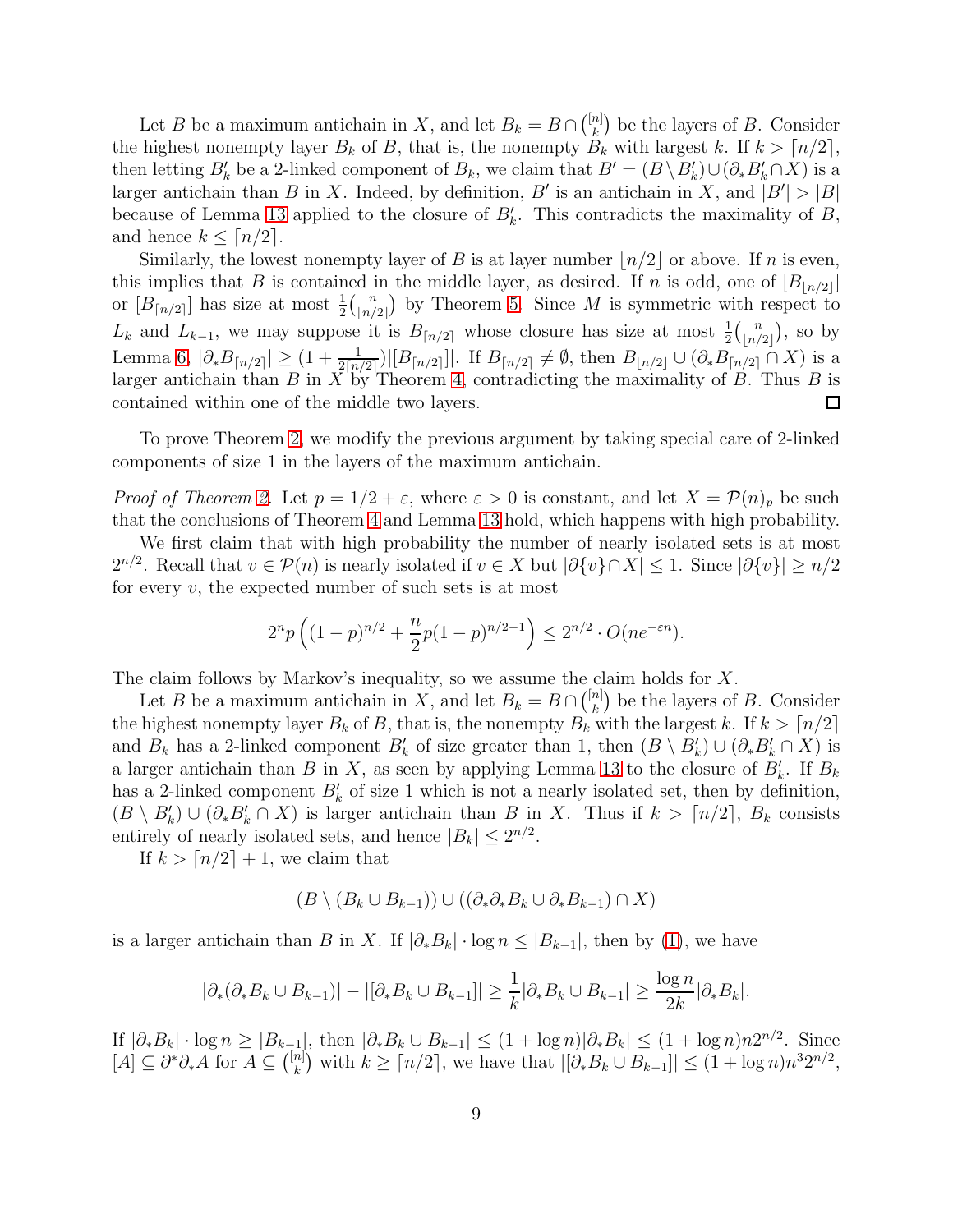and hence by Lemma [6,](#page-4-2) viewing  $[\partial_* B_k \cup B_{k-1}]$  as a subset of  $\binom{[2k-3]}{k-1}$  $_{k-1}^{2k-3}$ ), we have

$$
|\partial_*(\partial_* B_k \cup B_{k-1})| - |[\partial_* B_k \cup B_{k-1}]| \ge \Omega(|[\partial_* B_k \cup B_{k-1}]|) \ge \frac{\log n}{k} |\partial_* B_k|.
$$

Applying Lemma [13](#page-7-1) to the closure of each 2-linked component of  $\partial_* B_k \cup B_{k-1}$  we get

$$
|\partial_{*}(\partial_{*}B_{k} \cup B_{k-1}) \cap X| \ge |(\partial_{*}B_{k} \cup B_{k-1}) \cap X| + c(|\partial_{*}(\partial_{*}B_{k} \cup B_{k-1})| - |[\partial_{*}B_{k} \cup B_{k-1}]|)
$$
  

$$
\ge |B_{k-1}| + c \frac{\log n}{2k} |\partial_{*}B_{k}| > |B_{k-1}| + \frac{1}{k} |\partial_{*}B_{k}| = |B_{k-1}| + |B_{k}|,
$$

as desired. Thus  $k \leq \lceil n/2 \rceil + 1$ .

A similar argument yields that the lowest layer of B is in layer number at least  $\lfloor n/2 \rfloor - 1$ . If n is even, then since  $B_{n/2+1}$  and  $B_{n/2-1}$  consist entirely of nearly isolated sets, we are done.

Now assume *n* is odd. By Theorem [5,](#page-4-1) one of  $[B_{n/2}]$  or  $[B_{\lfloor n/2 \rfloor}]$  has size at most  $\frac{1}{2} {n \choose \lceil n/2 \rceil}$  $\binom{n}{\lceil n/2 \rceil}$ . Without loss of generality, suppose it is  $B_{n/2}$  whose closure has size at most  $\frac{1}{2} {n \choose \lceil n/2 \rceil}$  $\binom{n}{\lfloor n/2 \rfloor}$ . Then the above argument works similarly for  $k = \lfloor n/2 \rfloor + 1$ , using Theorem [4](#page-3-0) instead of Lemma [13,](#page-7-1) where we obtain lower bounds on

$$
|\partial_*(\partial_* B_k \cup B_{k-1})| - |[\partial_* B_k \cup B_{k-1}]|
$$

required for Theorem [4](#page-3-0) from  $|B_k| \leq 2^{n/2}$ , and  $|[B_{\lceil n/2 \rceil}]| \leq \frac{1}{2} {n \choose \lceil n/2 \rceil}$  $\binom{n}{\lfloor n/2 \rfloor}$ , and Lemma [6.](#page-4-2) Thus  $B_{\lfloor n/2 \rfloor+1}$  is empty. Similar to an argument at the beginning of the proof, since  $\lfloor B_{\lfloor n/2 \rfloor} \rfloor \le$  $\frac{1}{2}\binom{n}{\lceil n /}$ 1  $\binom{n}{\lfloor n/2 \rfloor}$ , we get that  $B_{\lfloor n/2 \rfloor}$  consists entirely of nearly isolated sets by Theorem [4.](#page-3-0) This means that B consists of  $B_{\lfloor n/2 \rfloor}$  together with nearly isolated vertices in  $\binom{[n]}{\lfloor n/2 \rfloor+1}$  and  $\binom{[n]}{\lfloor n/2 \rfloor}$  $\lfloor n/2 \rfloor - 1$ .  $\Box$ 

#### <span id="page-9-0"></span>3 When  $a$  is small

We make effective use of containers when  $a = |A|$  is large in Lemmas [11](#page-6-0) and [12.](#page-6-1) When a is small, we have no need for the containers and can compute the cost of A directly. We first recall a well-known lemma.

<span id="page-9-1"></span>Lemma 14 ([\[11\]](#page-19-5) Proposition 2.6). *Let* G *be a graph with maximum degree at most* d *and let* v *be a vertex of* G*. Then the number of trees in* G *rooted at* v *with* a *vertices is at most*  $(ed)^{a-1}.$ 

We need a stronger version of Lemma [6](#page-4-2) for small a, which is just a special case of the Kruskal-Katona Theorem (not the simplified version which is Theorem [5\)](#page-4-1).

<span id="page-9-2"></span>**Lemma 15.** For  $A \subseteq L_k$  with  $|A| = a \leq k$ , we have  $|N(A)| \geq ka - \binom{a}{2}$  $\binom{a}{2}$ .

We recall the definition of the graph M as the bipartite graph with parts  $L_k = \binom{[2k-1]}{k}$  $\binom{k-1}{k}$ and  $L_{k-1} = \binom{[2k-1]}{k-1}$  $\binom{2k-1}{k-1}$  and edge relation given by containment.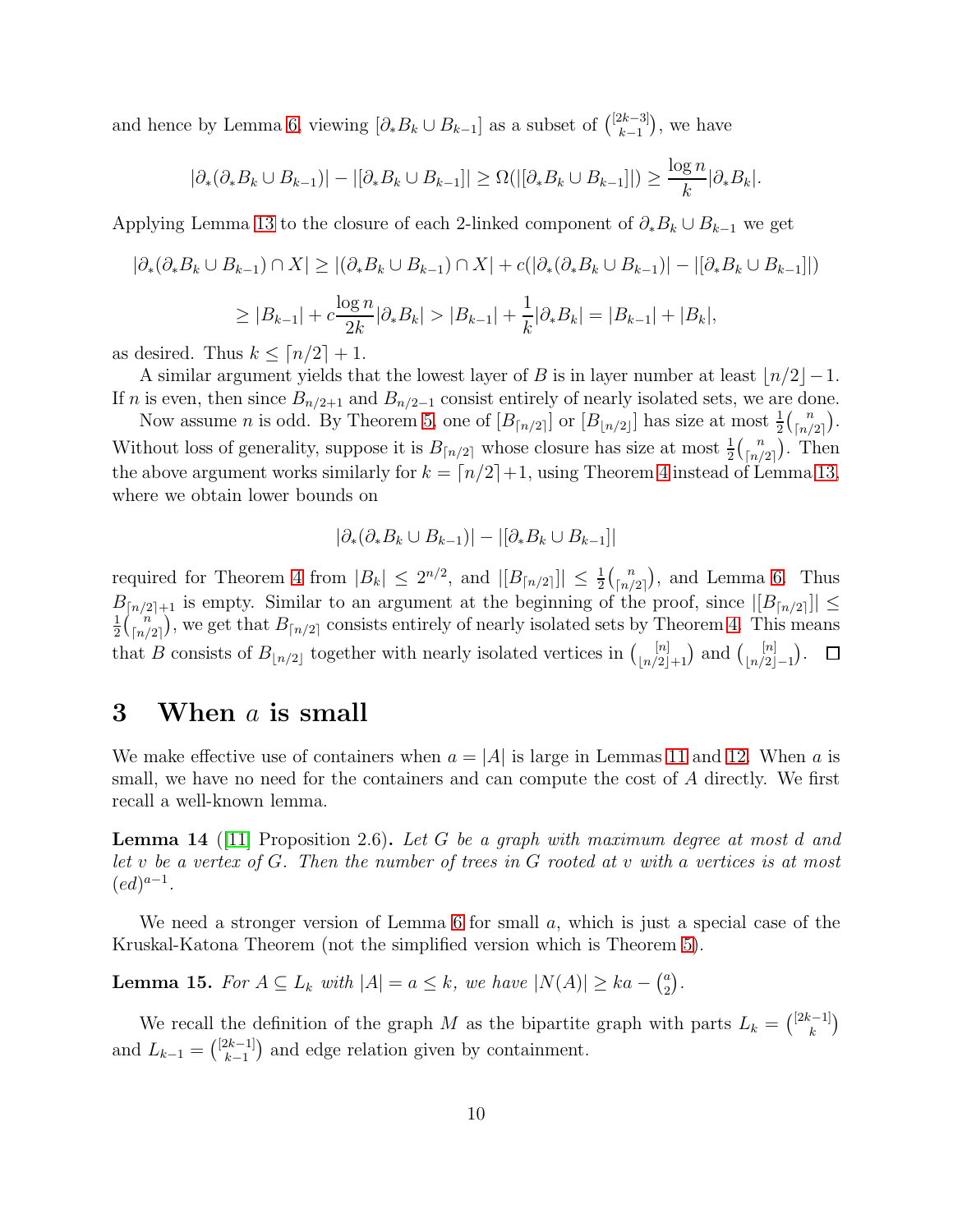<span id="page-10-2"></span>**Lemma 16.** Let  $p > 1/2$  be a constant, and let  $X = V(M)_p$ . Then there exists a constant  $c > 0$  such that with very high probability, every closed, 2-linked  $A \subseteq L_k$  with  $1 < |A| \leq \log_2 k$  $satisfies |N(A) \cap X| - |A \cap X| \ge c(|N(A)| - |A|)$ .

*Proof.* Let J be the graph with vertex set  $L_k$  and adjacency given by the 2-linked relation: u is adjacent to v if and only if  $N(u) \cap N(v) \neq \emptyset$ . Note that J is a  $k(k-1)$ -regular graph. We associate to each  $A \subseteq L_k$  a spanning rooted tree in J. By Lemma [14,](#page-9-1) the cost of A is at most

<span id="page-10-1"></span>
$$
\log_2 |L_k| + (a-1)\log_2(ek(k-1)) \le 2k + 3a\log_2 k. \tag{2}
$$

 $\Box$ 

Let  $p = 1 - 2^{-(1+\varepsilon)} > 1/2$ , where  $\varepsilon > 0$  is constant, and let  $\delta = \min\{\frac{\varepsilon/2}{1+\varepsilon}\}$  $\frac{\varepsilon/2}{1+\varepsilon}$ ,  $(\varepsilon/12)^2$ . By Lemma [15,](#page-9-2) the probability that  $|N(A) \cap X| \leq \delta ka$  is at most

$$
\begin{aligned} \binom{ka - a^2/2}{\leq \delta ka} p^{\delta ka} (1-p)^{ka - \binom{a}{2} - \delta ka} &\leq \exp_2 \left( \delta ka \log_2(4/\delta) - (1+\varepsilon)(1-\delta)ka \right) \\ &\leq \exp_2 \left( 3\sqrt{\delta ka} - (1+\varepsilon/2)ka \right) \leq \exp_2 \left( - (1+\varepsilon/4)ka \right). \end{aligned}
$$

This beats [\(2\)](#page-10-1) when  $a \geq 2$ , allowing us to take a union bound over all A to conclude that

$$
|N(A) \cap X| - |A \cap X| \ge \delta ka - a \ge \frac{\delta}{2} ka \ge \frac{\delta}{2}(|N(A)| - |A|)
$$

for all 2-linked |A| with  $1 < a \leq \log_2 k$  w.v.h.p.

We note that for constant  $p > 3/4$ , Lemma [16](#page-10-2) also applies for  $a = 1$ , since the probability that  $|N(A) \cap X|$  is small is roughly  $(1-p)^{ka} \leq 4^{-(1+\varepsilon)ka}$ , beating the cost of A given by [\(2\)](#page-10-1).

#### <span id="page-10-0"></span>4 Weak containers

Recall that we work in the "middle two layers" graph M, where  $A \subseteq L_k$  and  $N(A) \subseteq L_{k-1}$ . We let  $G = N(A)$ ,  $a = |A| \ge \log_2 k$ , and  $t = |N(A)| - |A| \ge a/2k$ .

*Proof of Lemma [11.](#page-6-0)* We define our weak containers in several steps, conveniently summarized in Figure [1.](#page-13-0) We show the existence and other nice properties of the intermediary sets by claims throughout the proof. In between the claims, we bound the cost of the intermediary sets and show that they are concentrated.

Let  $G^h$  be the set of vertices  $v \in L_{k-1}$  for which there are at least  $k^3/(2 \log^4 k)$  walks  $vxyz$  where  $x, z \in A$ . Note that  $G^h \subseteq G$ . For  $R \subseteq A$ , define  $T = N(N(N(R))), F' =$  $N(N(N(R)) \cap A)$ , and  $L = E(N(R), \overline{A})$ ,<sup>[1](#page-10-3)</sup> where  $\overline{A} = L_k \setminus A$  is the complement of A.

<span id="page-10-3"></span><sup>&</sup>lt;sup>1</sup>The choice of notation is meant to be a helpful reminder of the definition: R will be a random subset of A, T is the triple neighborhood of R, and L is the set of edges which leak from  $N(R)$  to  $\overline{A}$ . The letters G, S and F are historical convention (see e.g. [\[9\]](#page-19-7)).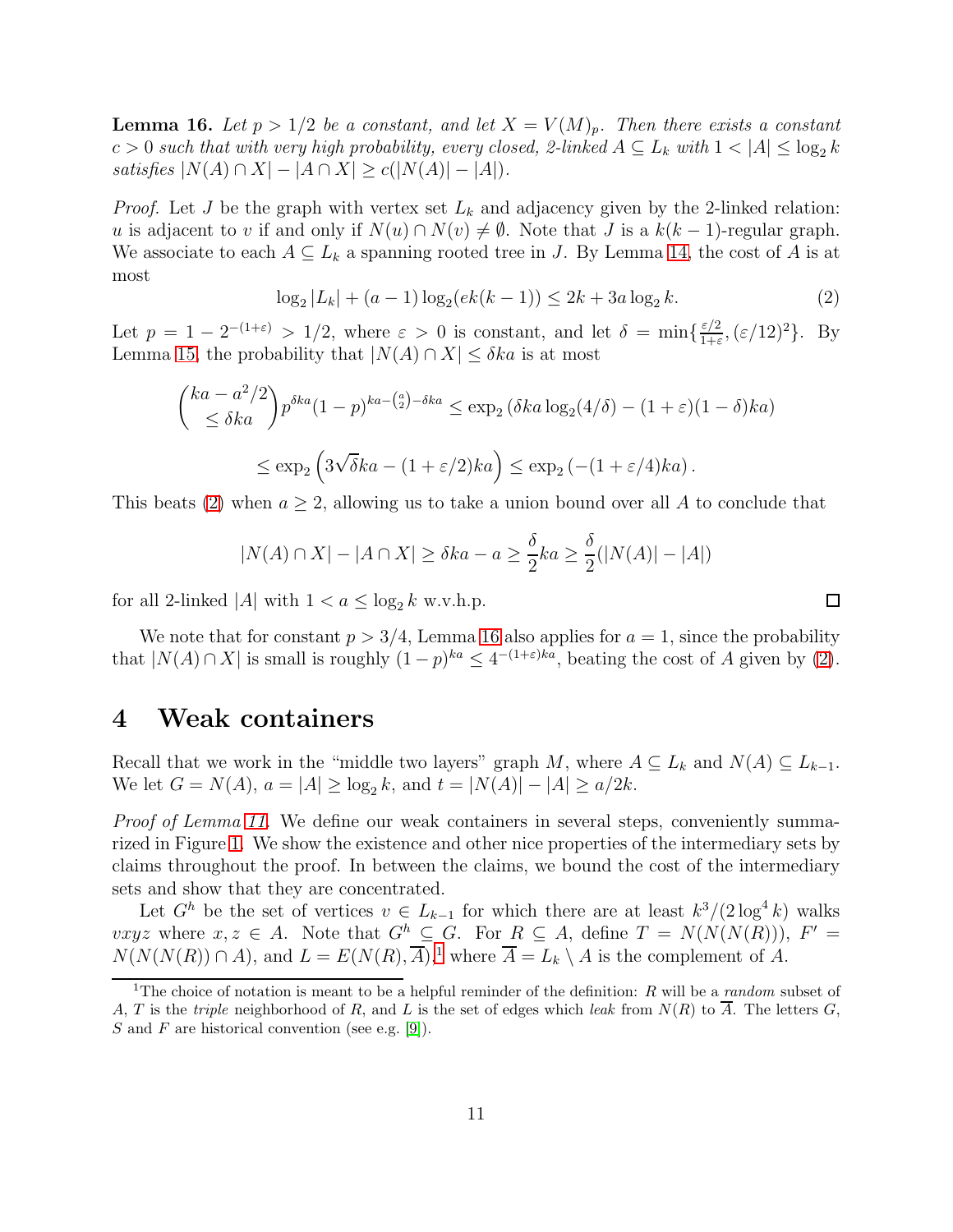Claim 17. *For every* A*, there exists a choice of* R *such that*

<span id="page-11-0"></span>
$$
|R| \le 18a \frac{\log^5 k}{k^3},\tag{3}
$$

<span id="page-11-1"></span>
$$
|L| \le 18t \frac{\log^5 k}{k},\tag{4}
$$

<span id="page-11-4"></span>
$$
|G^h \setminus F'| \le 9\frac{t}{k^{1/5}}.\tag{5}
$$

*Proof.* Let  $R = A_q$  with  $q = \frac{6 \log^5 k}{k^3}$  $\frac{\log^6 k}{k^3}$ , that is, we choose each element of A to be included in R independently with probability  $q$ . We first find upper bounds on the expected sizes of  $R$ , L, and  $G^h \setminus F'$ , and then by Markov's inequality, conclude the existence of an R that yields such upper bounds within a constant factor.

Clearly  $\mathbb{E}[R] = aq$ . Recalling that  $t = |G| - |A|$ , we have

<span id="page-11-3"></span>
$$
|E(G,\overline{A})| = tk.
$$
\n(6)

 $\Box$ 

For each edge  $e \in E(G, \overline{A})$ , the probability that  $e \in L$  is the probability that the endpoint of e in G has a neighbor which is in R, which is at most  $kq$ . Thus  $\mathbb{E}|L| \leq tk \cdot kq \leq 6t \log^5 k/k$ . Finally we bound  $\mathbb{E}|G^h \setminus F'|$ . For  $v \in G^h$ , consider all the vertices z which are endpoints of a walk vxyz with  $x, z \in A$ . If the distance between v and z is 1, then all such walks have  $x = z$ , since every two vertices of  $L_k$  share at most one neighbor in  $L_{k-1}$ , and hence there are at most  $k^2$  such walks over all choices of z. Since  $v \in G^h$ , there are at least  $\frac{k^3}{2 \log^2 n}$  $\frac{k^3}{2\log^4 k} - k^2$ paths vxyz with  $x, z \in A$ . This gives at least  $\frac{k^3}{4 \log^2}$  $\frac{k^3}{4\log^4 k} - \frac{k^2}{2}$  $\frac{x^2}{2} \geq \frac{k^3}{5 \log^3}$  $\frac{k^{\circ}}{5 \log^4 k}$  vertices  $z \in A$  which are the endpoints of such paths, because between any two vertices at distance 3 from each other in  $M$  there are exactly two paths of length 3. Thus

$$
\mathbb{E}|G^h \setminus F'| \le |G|(1-q)^{k^3/5\log^4 k} \le (a+t)\exp\left(-q\frac{k^3}{5\log^4 k}\right) = \frac{a+t}{k^{6/5}} \le 3t/k^{1/5},
$$

where in the last step we used the assumption that  $t \geq a/2k$ .

By Markov's inequality, there exists a choice of  $R$  as desired.

Using [\(3\)](#page-11-0) and simply the fact that  $R \subseteq L_k$ , we compute the cost of R as

<span id="page-11-5"></span>
$$
\operatorname{Cost}(R) \le \log_2\left(\frac{\binom{2k-1}{k}}{\le O(a\log^5 k/k^3)}\right) \le O\left(a\frac{\log^5 k}{k^3} \left(\log\frac{\binom{2k-1}{k}}{a} + 3\log k\right)\right) \le O\left(t\frac{\log^6 k}{k^2}\right),\tag{7}
$$

where the last inequality follows by Lemma [6.](#page-4-2)

Also from [\(3\)](#page-11-0), we trivially have

<span id="page-11-2"></span>
$$
|T| \le |R| \cdot k^3 \le O(a \log^5 k). \tag{8}
$$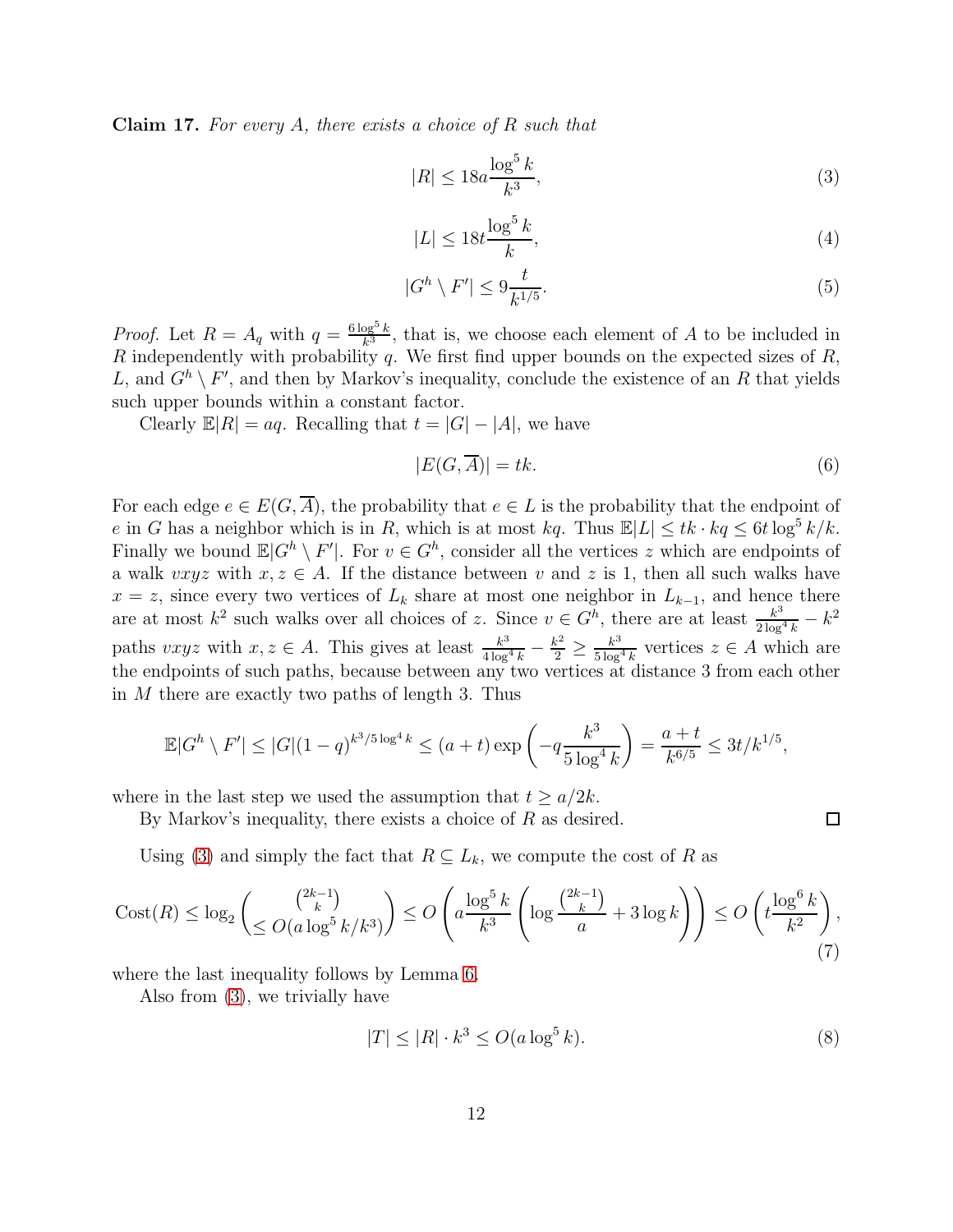Since T is determined by R, we have  $Cost(T) = Cost(R)$ , so we may conclude that T is concentrated by Proposition [8](#page-6-2) and checking that

$$
\frac{t^2}{|T|} \ge \Omega\left(\frac{t^2}{a\log^5 k}\right) \ge \Omega\left(\frac{t}{k\log^5 k}\right) \ge \omega\left(\mathrm{Cost}(T)\right),
$$

where we used again that  $t \geq a/2k$ .

Since L is a set of edges incident to  $N(R)$ , we have by [\(3\)](#page-11-0), [\(4\)](#page-11-1), and  $t \ge a/2k$  that

$$
Cost(L|R) \leq \log_2\left(\frac{k \cdot |N(R)|}{\leq O\left(t \log^5 k / k\right)}\right) \leq O\left(t \frac{\log^5 k}{k} \log \frac{k^2 \cdot |R|}{t \log^5 k / k}\right) = O\left(t \frac{\log^6 k}{k}\right).
$$

Because  $F'$  is determined by  $R$  and  $L$ , we have

<span id="page-12-4"></span>
$$
Cost(F') \leq Cost(R) + Cost(L|R) = O\left(t \frac{\log^6 k}{k}\right).
$$
\n(9)

By the definitions of  $T$ ,  $L$ , and  $F'$ , and by  $(4)$ , we have

<span id="page-12-0"></span>
$$
|T \setminus F'| \le |L| \cdot k = O(t \log^5 k), \tag{10}
$$

so  $T \setminus F'$  is concentrated by Proposition [8,](#page-6-2) because

$$
\frac{t^2}{|T \setminus F'|} \ge \Omega\left(\frac{t}{\log^5 k}\right) = \omega\left(\mathrm{Cost}(T, F')\right).
$$

By Proposition [10,](#page-6-3) together with the fact that  $T$  is concentrated, we have that  $F'$  is concentrated.

For a vertex v and a set of vertices Y, we define  $d(v, Y) = |N(v) \cap Y|$  to be the degree of *v* to *Y*. Let  $Q = \{v : d(v, T) \ge k/2\}$ , so

<span id="page-12-1"></span>
$$
|Q| \le \frac{k|T|}{k/2} = 2|T| \le O(a\log^5 k)
$$
\n(11)

by  $(8)$ . Since T determines Q, we have that Q is concentrated by Proposition [8,](#page-6-2) in the same way that we showed that T is concentrated. Let  $E = \{v \in Q \setminus A : d(v, T \setminus G) \geq k/4\}.$ 

**Claim 18.** For every A, there exists a choice of  $R' \subseteq T \setminus G$  such that

<span id="page-12-2"></span>
$$
|R'| \le O(t \log^6 k/k),\tag{12}
$$

<span id="page-12-3"></span>
$$
|E \setminus N(R')| \le O(t). \tag{13}
$$

*Proof.* Let  $R' = (T \setminus G)_{q'}$ , where  $q' = 5\frac{\log k}{k}$ . By [\(10\)](#page-12-0) and the fact that  $F' \subseteq G$ , we have  $\mathbb{E}|R'| \leq O(t \log^6 k/k)$ . Then using  $|E| \leq |\mathcal{Q}| \leq O(a \log^5 k)$  from [\(11\)](#page-12-1), we have

$$
\mathbb{E}|E \setminus N(R')| \leq |E|(1-q')^{k/4} \leq O(a \log^5 k) \cdot \exp\left(-q' \frac{k}{4}\right) = O\left(a \frac{\log^5 k}{k^{5/4}}\right) \leq O(t).
$$

By Markov's inequality, there exists a choice of  $R'$  as desired.

 $\Box$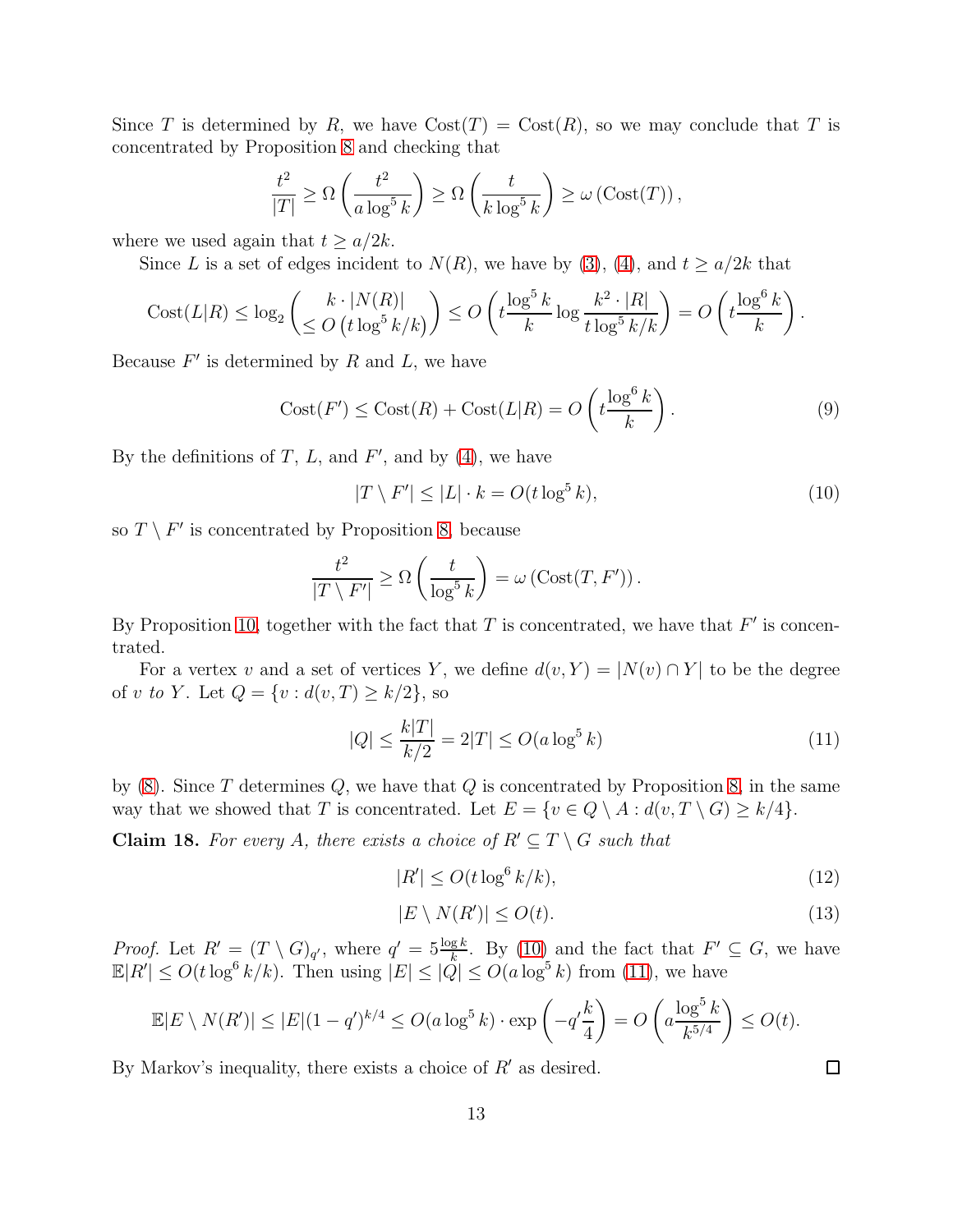<span id="page-13-0"></span>

Figure 1: The intermediary sets used to construct weak containers. Each set can be defined by what is immediately above it in the diagram, except for the boxed sets, which also require A or  $G = N(A)$  for their definition. We compute the cost of an intermediary set Y by computing  $Cost(Y|Z)$ , where Z is all the sets above Y, and adding it to  $Cost(Z)$ . The cost of the boxed sets is kept low because the size of the set that depends on A or G is appropriately small. The cost of the other sets is at most the cost of the sets above them.

Let  $Q' = Q \setminus N(R')$ . Since  $R' \subseteq T$ , we have by [\(12\)](#page-12-2) and  $t \ge a/2k$  that

<span id="page-13-2"></span>
$$
\operatorname{Cost}(R'|T) \le \log_2\left(\frac{|T|}{\le O(t\log^6 k/k)}\right) \le O\left(t\frac{\log^6 k}{k}\log\frac{a\log^5 k}{t\log^6 k/k}\right) \le O\left(t\frac{\log^7 k}{k}\right). \tag{14}
$$

Since  $Cost(R', Q) = Cost(R'|T) + Cost(R)$ , we have by [\(12\)](#page-12-2),

$$
\frac{t^2}{|Q \cap N(R')|} \ge \frac{t^2}{|N(R')|} \ge \Omega\left(\frac{t}{\log^6 k}\right) \ge \omega\left(t \frac{\log^7 k}{k}\right) \ge \omega(\text{Cost}(R', Q)).
$$

Thus  $Q \cap N(R')$  is concentrated, and hence by Proposition [10,](#page-6-3)  $Q'$  is concentrated.

Finally, let  $S' = Q' \cup A$ . Since  $R' \cap G = \emptyset$ , we have that  $A \setminus Q' = A \setminus Q$ . Thus to show that S' is concentrated, it suffices to show that  $|A \setminus Q| = o(t)$  by Propositions [9](#page-6-4) and [10.](#page-6-3) The following claim proves something slightly stronger that is needed for later and also proves that  $(S', F')$  is a weak container.

<span id="page-13-1"></span>Claim 19. For every A, we have that  $|S' \setminus A| = O(t)$ ,  $|G \setminus F'| = O(t)$ , and  $|A \setminus Q| = o(t/\log k)$ . *Proof.* Each vertex of  $(Q \setminus E) \setminus A$  sends at least  $k/4$  edges to G, so by [\(6\)](#page-11-3), we have  $|(Q \setminus B) \setminus A$  $E) \setminus A = O(t)$ . Combining with [\(13\)](#page-12-3), we have

$$
|S' \setminus A| = |Q' \setminus A| = |(Q \setminus N(R')) \setminus A| \le |(Q \setminus E) \setminus A| + |(E \setminus N(R')) \setminus A| = O(t).
$$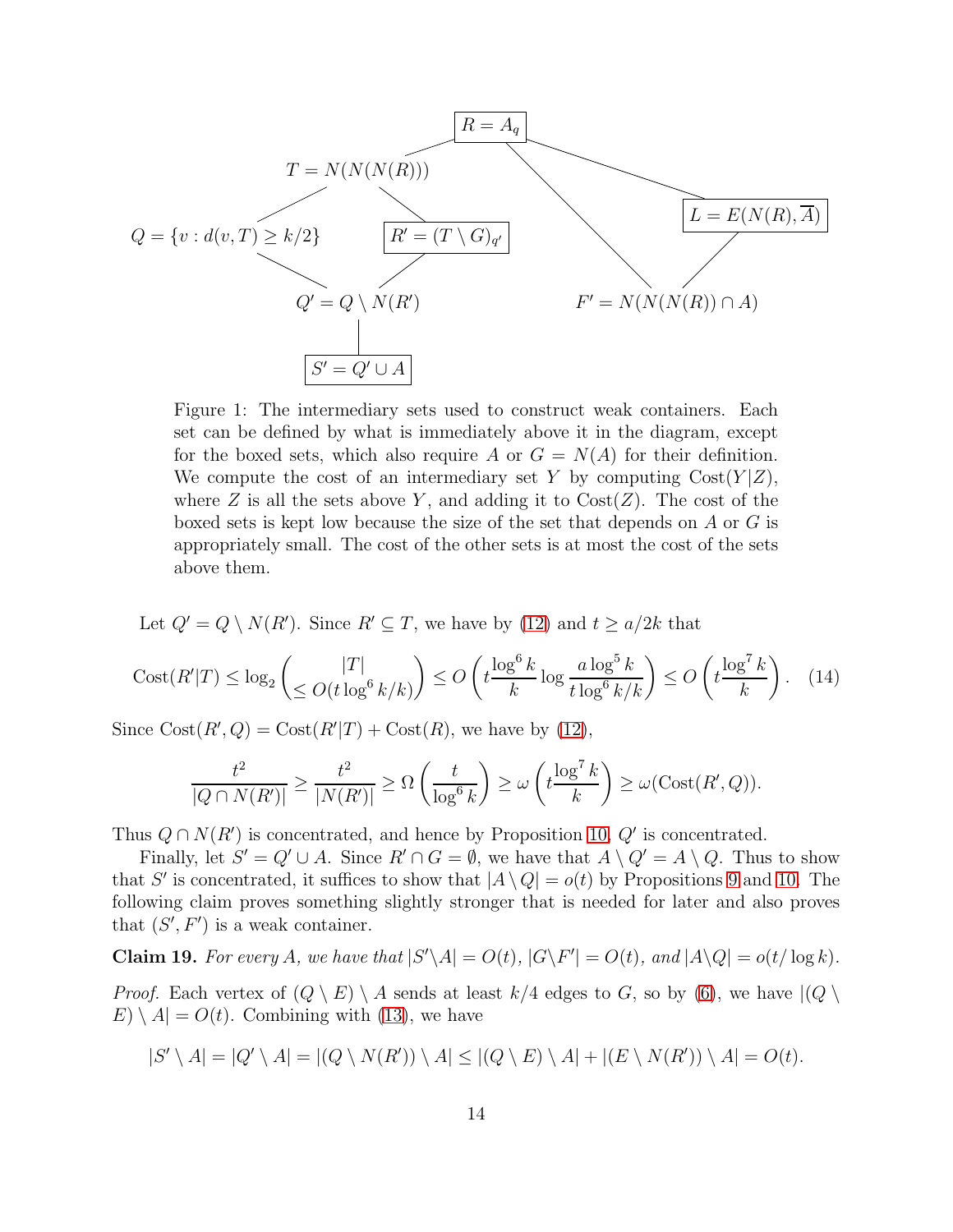To show that  $|G \setminus F'| = O(t)$ , by [\(5\)](#page-11-4), it suffices to show that  $|G \setminus G^h| = O(t)$ . Define the following sets:

$$
G^{\ell} = \{ v \in G : d(v, A) < k / \log^{2} k \}, \qquad A^{\ell} = \{ v \in A : d(v, G^{\ell}) > k / 2 \},
$$
\n
$$
G^{\ell\ell} = \{ v \in G : d(v, A \setminus A^{\ell}) < k / \log^{2} k \}, \qquad A^{\ell\ell} = \{ v \in A : d(v, G^{\ell\ell}) \ge k / 4 \}.
$$

Each vertex of  $G^{\ell}$  sends at least  $(1 - o(1))k$  edges to  $\overline{A}$ , so by  $(6)$ ,

<span id="page-14-0"></span> $\vert$ 

$$
|G^{\ell}| \le \frac{tk}{(1 - o(1))k} = O(t).
$$

Similarly, we have

$$
|A^{\ell}| \le \frac{|G^{\ell}|k/\log^{2}k}{k/2} = O\left(\frac{t}{\log^{2}k}\right),
$$
  

$$
|G^{\ell\ell}| \le \frac{tk + |A^{\ell}|k}{(1 - o(1))k} = O(t),
$$
  

$$
|A^{\ell\ell}| \le |A^{\ell}| + \frac{|G^{\ell\ell}|k/\log^{2}k}{k/4} = O\left(\frac{t}{\log^{2}k}\right).
$$
 (15)

If  $v \in G \backslash G^{\ell\ell}$ , then the number of  $vxyz$  walks with  $x, z \in A$  is at least  $\frac{k}{\log^2 k} \cdot \frac{k}{2}$  $\frac{k}{2} \cdot \frac{k}{\log^2 k} = \frac{k^3}{2 \log^3 k}$  $\frac{k^3}{2\log^4 k}$ so  $v \in G^h$ . This means  $G \setminus G^h \subseteq G^{\ell\ell}$ , giving  $|G \setminus G^h| = O(t)$  as desired.

Note that if  $v \in A \setminus Q$  has at least  $k/4$  neighbors in  $G \setminus G^h \subseteq G^{\ell\ell}$ , then  $v \in A^{\ell\ell}$ . Otherwise, by the definition of Q, v has at least  $k/4$  neighbors in  $G^h \setminus T \subseteq G^h \setminus F'$ . Thus by  $(5)$  and  $(15)$ , we have

$$
|A \setminus Q| \le |A^{\ell\ell}| + \frac{|G^h \setminus F'|k}{k/4} = o(t/\log k).
$$

With Claim [19,](#page-13-1) we have thus far established that the  $(S', F')$  pairs are concentrated weak containers. Recall that the cost of  $F'$  is  $o(t)$  by [\(9\)](#page-12-4). Using Figure [1](#page-13-0) as a guide and recalling the cost of R from  $(7)$  and the cost of R' from  $(14)$ , we have

$$
Cost(S') \leq Cost(A \setminus Q'|Q') + Cost(R'|R) + Cost(R) \leq Cost(A \setminus Q'|Q') + o(t).
$$

All that is left to do is show that  $Cost(A \setminus Q'|Q') = o(t)$ . This is the only time we use that A is 2-linked and  $a \ge \log_2 k$ . Let J be the graph with vertex set  $L_k$  and adjacency given by the 2-linked relation: u is adjacent to v if and only if  $N(u) \cap N(v) \neq \emptyset$ . Note that J is  $k(k-1)$ regular, and A induces a connected subgraph of J. Assuming  $A \cap Q' \neq \emptyset$ , we associate to A a rooted forest in J, rooted in  $A \cap Q'$ , whose non-roots are exactly the vertices of  $A \setminus Q'$ . The number of choices for  $A \setminus Q'$ , given  $Q'$ , is at most the number of choices for such forests, given Q'. Assuming there are r roots, there are at most  $\binom{|Q'|}{r}$  $\binom{Q'}{r}$  choices for roots, at most  $\binom{|A\setminus Q'|}{r}$  $r^{\left( Q^{\prime }\right) }\Big)$ ways to assign sizes of the trees in the forest to the roots, and at most  $(ek(k-1))^{[A\setminus Q']}$  ways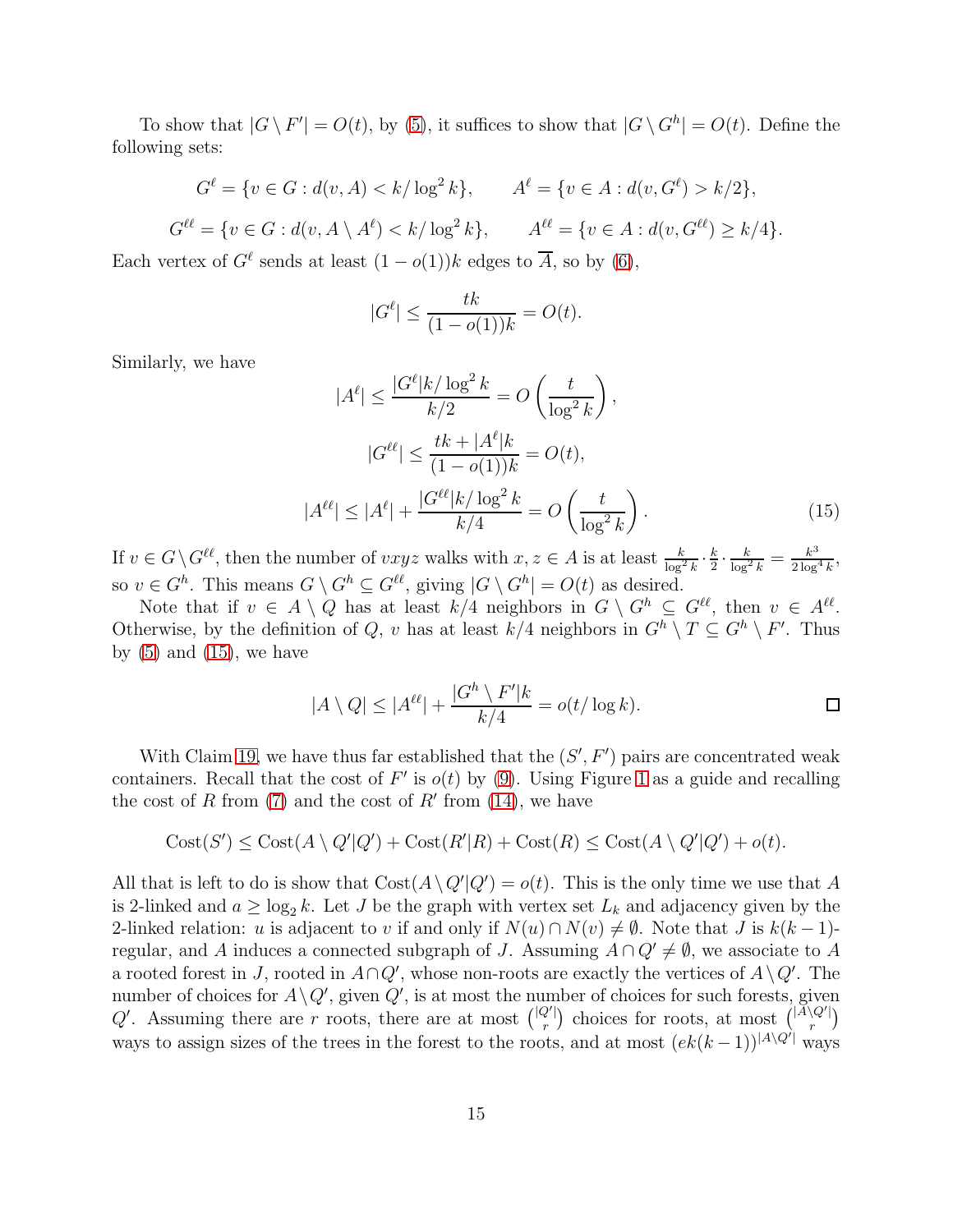to grow the trees by Lemma [14.](#page-9-1) By Claim [19,](#page-13-1) we have  $r \leq |A \setminus Q'| = o(t/\log k)$ . Given that there are  $r$  roots, we have

$$
\operatorname{Cost}(A \setminus Q'|Q') \le \log_2 {\binom{|Q'|}{r}} + \log_2 {\binom{|A \setminus Q'|}{r}} + |A \setminus Q'| \log_2(ek(k-1))
$$
  

$$
\le r \log_2 \frac{e|Q'|}{r} + |A \setminus Q'| + 3|A \setminus Q'| \log_2 k \le |A \setminus Q'| \log_2 \frac{e|Q'|}{|A \setminus Q'|} + 4|A \setminus Q'| \log_2 k.
$$

The last term is always  $o(t)$  since  $|A \setminus Q'| = o(t/\log k)$ . The second-to-last term is clearly  $o(t)$  if  $\frac{e|Q'|}{|A\setminus Q'|} \leq k^3$ , say, while otherwise we have that  $|A\setminus Q'| \leq \frac{e|Q'|}{k^3}$  $\frac{|Q'|}{k^3} = O(a \log^5 k / k^3)$  by [\(11\)](#page-12-1) and  $Q' \subseteq Q$ , and hence using  $t \ge a/2k$  we get

$$
|A \setminus Q'|\log_2\frac{e|Q'|}{|A \setminus Q'|} \le O\left(a\frac{\log^5 k}{k^3}\right) \cdot \log_2(e|L_k|) = O\left(t\frac{\log^5 k}{k}\right) = o(t).
$$

Adding in the  $\log |A \setminus Q'|$  cost of choosing the number of roots, we have that  $\text{Cost}(A \setminus Q'|Q') =$  $o(t)$  if  $A \cap Q' \neq \emptyset$ .

If  $A \cap Q' = \emptyset$ , then we choose a root for a fixed spanning tree of A in J, which comes with an additional cost of  $log_2 |L_k| = O(k)$ . This is  $o(t)$ , since for  $log_2 k \le a \le k^3$ , we have  $t = \Omega(ak)$  by Theorem [5,](#page-4-1) and for larger a, we have  $t \ge a/2k$ .  $\Box$ 

#### <span id="page-15-0"></span>5 Strong Containers

Recall that we work in the "middle two layers" graph M, where  $A \subseteq L_k$  and  $N(A) \subseteq L_{k-1}$ . Recall that  $G = N(A)$ ,  $a = |A|$ , and  $t = |N(A)| - |A| \ge a/2k$ .

*Proof of Lemma [12.](#page-6-1)* Suppose we have concentrated weak containers  $(S', F')$  at cost  $o(t)$ , as guaranteed by Lemma [11.](#page-6-0) We transform these  $(S', F')$  into concentrated strong containers  $(S, F)$  at an additional cost of  $o(t)$ . See Figure [2](#page-16-0) for a convenient description of the dependencies of the intermediary sets. Let  $\psi = \log^2 k$ .

Recall that, for a vertex v and a set of vertices Y, we define  $d(v, Y) = |N(v) \cap Y|$  to be the degree of v to Y. Let H be a minimum set of vertices of A such that  $F'' := F' \cup N(H)$ satisfies that for every  $v \in A$ ,  $d(v, G \setminus F'') \leq \psi$ .

<span id="page-15-1"></span>**Claim 20.** For every A, we have  $|H| \le O(t/\psi)$ .

*Proof.* It suffices to construct some such H which has size  $O(t/\psi)$ . We construct H greedily, considering vertices  $v \in A$  one at a time and placing them in H if  $d(v, G \setminus (F' \cup N(H))) > \psi$ . Upon the addition of v to H, we reduce the size of  $G \setminus (F' \cup N(H))$  by at least  $\psi$ . Thus  $|H| \leq \frac{|G \backslash F'|}{\psi}$  $\frac{\Delta F'}{\psi}$ , which is  $O(t/\psi)$  since  $(S', F')$  is a weak container.  $\Box$ 

As  $H \subseteq S'$ , we have by Claim [20](#page-15-1) and  $t \ge a/2k$  that

$$
Cost(H|S') \le \log_2\left(\frac{|S'|}{\le O(t/\psi)}\right) \le O\left(\frac{t}{\psi}\log\frac{tk}{t/\psi}\right) \le O\left(t\frac{\log k}{\psi}\right) \le o(t).
$$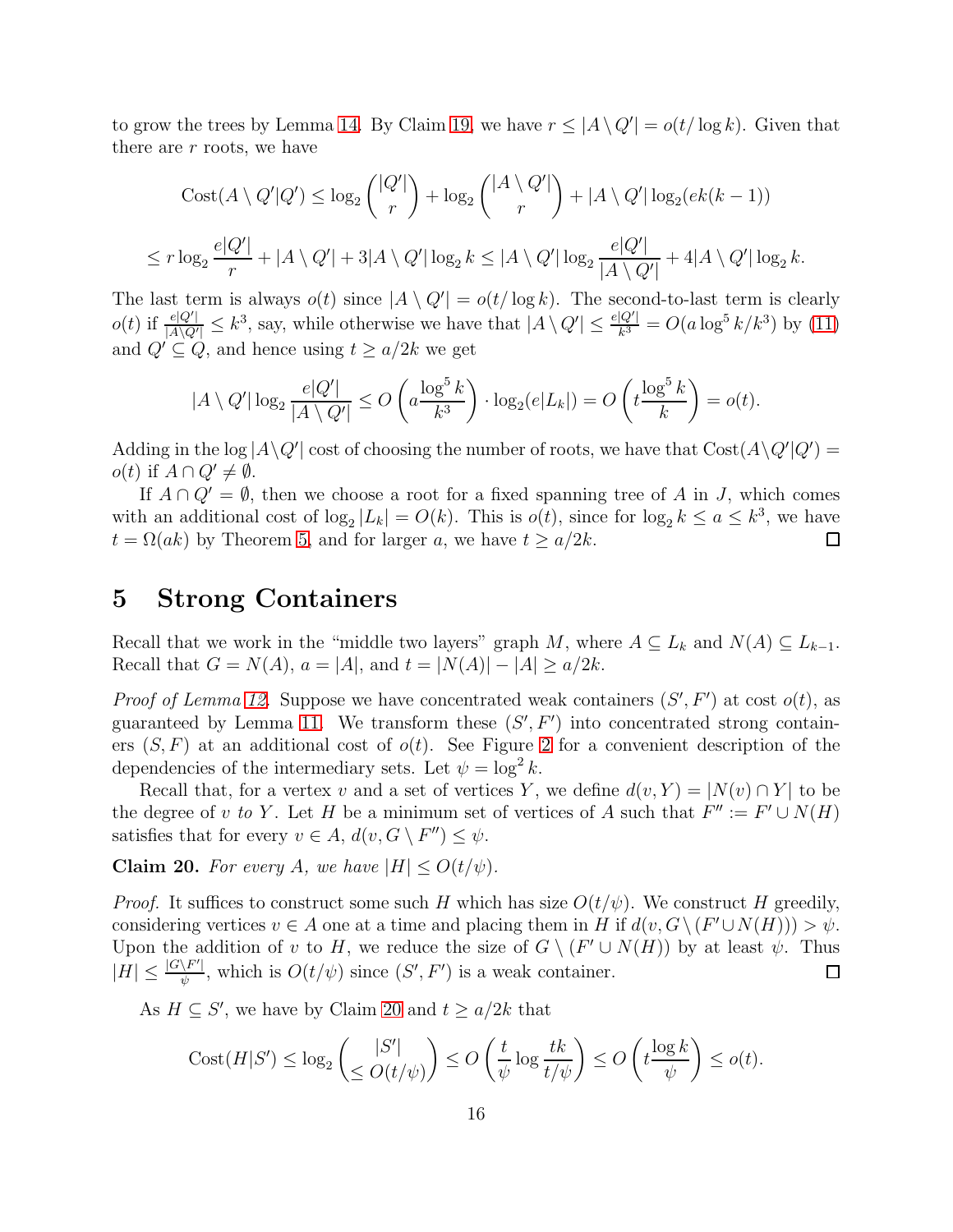<span id="page-16-0"></span>

Figure 2: The intermediary sets used to construct strong containers from weak containers. Each set can be defined by what is immediately above it via solid lines in the diagram. The dashed line represents a useful dependency when verifying that  $S''$  is concentrated.

Since  $F'' \subseteq G$ , we have  $|N(H) \setminus F'| = O(t)$ , and hence

$$
\frac{t^2}{|N(H) \setminus F'|} \ge \Omega(t) \ge \omega(\text{Cost}(H|S') + \text{Cost}(S', F')).
$$

Thus  $N(H)\backslash F'$  is concentrated by Proposition [8.](#page-6-2) Since  $F'$  is concentrated, by Proposition [10,](#page-6-3) we have that  $F''$  is concentrated.

Let  $S'' = \{v : d(v, F'') \geq k - \psi\}$ . From the choice of H, we have that  $A \subseteq S''$ . Furthermore, by [\(6\)](#page-11-3),

<span id="page-16-1"></span>
$$
|S'' \setminus A| \le \frac{tk}{k - \psi} = O(t). \tag{16}
$$

Since  $|S' \setminus A| = O(t)$ , we have  $|S' \triangle S''| = O(t)$ . The costs of S' and S'' are both  $o(t)$ , so by Proposition [8,](#page-6-2) both  $S' \setminus S''$  and  $S'' \setminus S'$  are concentrated. Thus  $S''$  is concentrated by Proposition [10.](#page-6-3)

Now let U be a minimum set of vertices of  $\overline{G}$  such that  $S := S'' \setminus N(U)$  satisfies that for every  $v \in \overline{G}$ ,  $d(v, S) \leq \psi$ , where  $\overline{G} = L_{k-1} \setminus G$  is the complement of  $G$ .

<span id="page-16-2"></span>**Claim 21.** For every A, we have  $|U| \le O(t/\psi)$  and  $U \subseteq N(S'')$ .

*Proof.* The proof is similar to the proof of Claim [20.](#page-15-1) We may construct such U greedily, by considering vertices  $v \in \overline{G}$  one at a time and placing them in U if  $d(v, S'' \setminus N(U)) > \psi$ .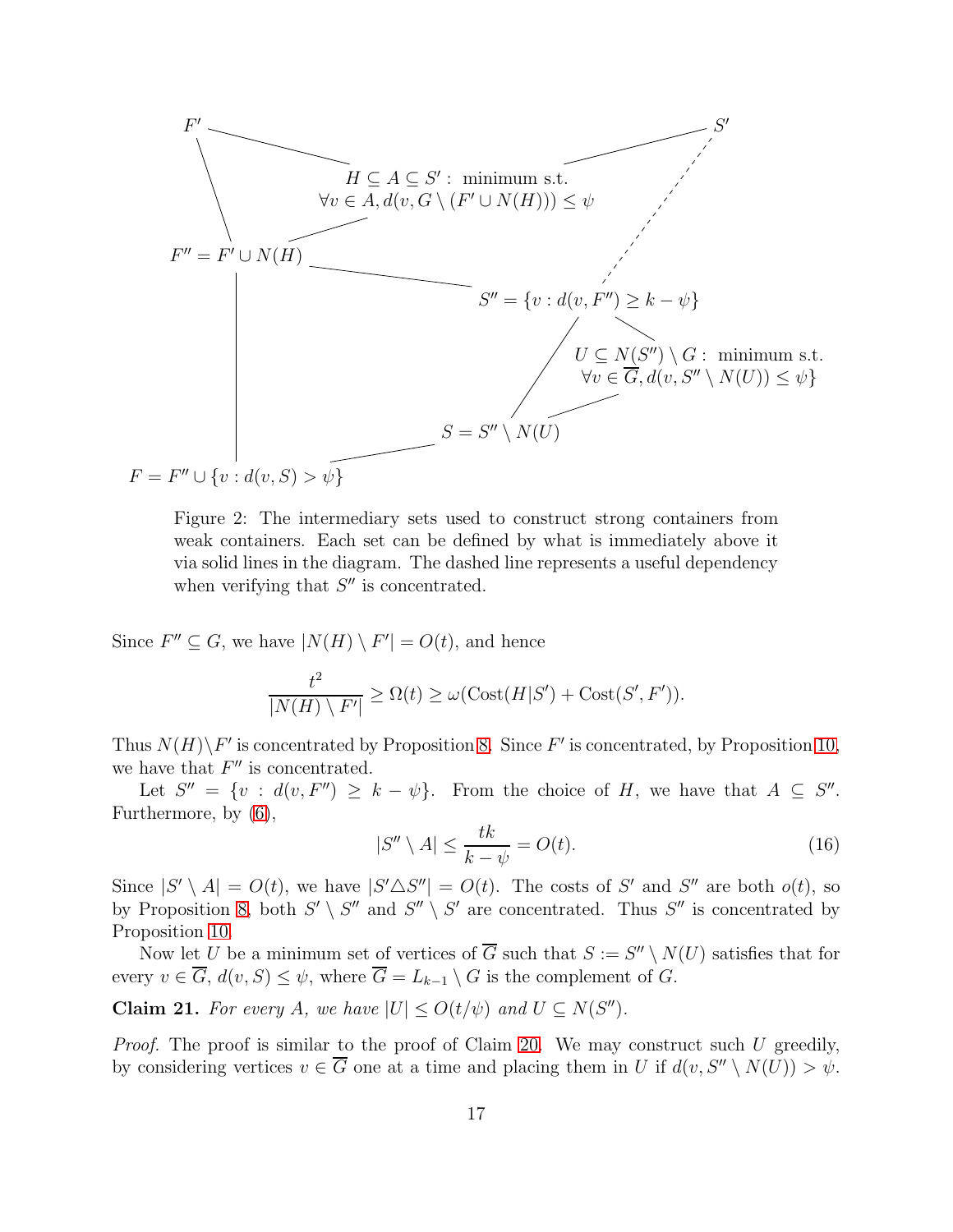Upon the addition of v to U, we reduce the size of  $S'' \setminus N(U)$  by at least  $\psi$ . Since  $U \subseteq \overline{G}$ , we have that  $S'' \setminus N(U)$  always contains A, and hence  $|U| \leq \frac{[S'' \setminus A]}{\psi} = O(t/\psi)$  by [\(16\)](#page-16-1). That  $U \subseteq N(S'')$  follows from the minimality of U: for each vertex  $v \in U$ ,  $N(v)$  should intersect  $S''$ .

We have by Claim [21](#page-16-2) and  $t > a/2k$  that

$$
Cost(U|S'') \le \log_2\left(\frac{|N(S'')|}{\le O(t/\psi)}\right) \le O\left(\frac{t}{\psi}\log\frac{tk^2}{t/\psi}\right) \le O\left(t\frac{\log k}{\psi}\right) \le o(t).
$$

Since U is disjoint from G, we have  $A \subseteq S$  and  $S'' \cap N(U) \subseteq S'' \setminus A$ . By [\(16\)](#page-16-1), we have

$$
\frac{t^2}{|S'' \cap N(U)|} \ge \Omega(t) \ge \omega(\text{Cost}(U|S'') + \text{Cost}(S'')),
$$

so  $S'' \cap N(U)$  is concentrated by Proposition [8.](#page-6-2) Hence by Proposition [10,](#page-6-3) S is concentrated.

Finally, define  $F = F'' \cup \{v : d(v, S) > \psi\}$ , so  $Cost(S, F) = o(t)$ . By the construction of S, we have  $F \subseteq G$ , and hence  $|F \setminus F''| = O(t)$ . By Proposition [8,](#page-6-2)  $|F \setminus F''|$  is concentrated, so by Proposition [10,](#page-6-3)  $F$  is concentrated.

All that remains to be checked is that  $|S| \leq |F| + o(t)$ . By construction of F, every  $v \in \overline{F}$ satisfies  $d(v, \overline{S}) \geq k - \psi$ . For every  $v \in S$ , we have  $v \in S''$ , so  $d(v, F) \geq d(v, F'') \geq k - \psi$ . Recall that  $|E(G,\overline{A})| = |G|k - |A|k = tk$ . Each vertex in  $G \setminus F$  contributes at least  $k - \psi$ edges to  $E(G, \overline{A})$ , so  $|G \setminus F| \leq \frac{tk}{k-\psi}$ , and each vertex in  $S \setminus A$  contributes at least  $k-\psi$  edges to  $E(\overline{A}, G)$ , so  $|S \setminus A| \leq \frac{tk}{k-\psi}$ . Then we have

$$
k|F| + \frac{tk}{k - \psi}\psi \ge k|F| + \psi|G\setminus F| \ge e(S, G)
$$
  

$$
\ge k|A| + (k - \psi)|S\setminus A| = k|S| - \psi|S\setminus A| \ge k|S| - \frac{tk}{k - \psi}\psi.
$$

Rearranging, we obtain

$$
|S| \le |F| + \frac{2t\psi}{k - \psi} \le |F| + o(t).
$$

**Remark.** It is in the final step of the proof of Lemma [12](#page-6-1) that we use crucially that M is regular. The proof would still go through if the bipartite graph were bi-regular, meaning the degrees on the same side are all equal, and the degrees of vertices in A were larger than the degrees of vertices in  $N(A)$ .

## <span id="page-17-0"></span>6 Using strong containers

*Proof of Theorem [4.](#page-3-0)* Lemma [16](#page-10-2) takes care of the case when  $a \leq \log_2 k$ , so we assume that  $a \geq \log_2 k$ . Hence Lemmas [11](#page-6-0) and [12](#page-6-1) hold, and strong containers exist.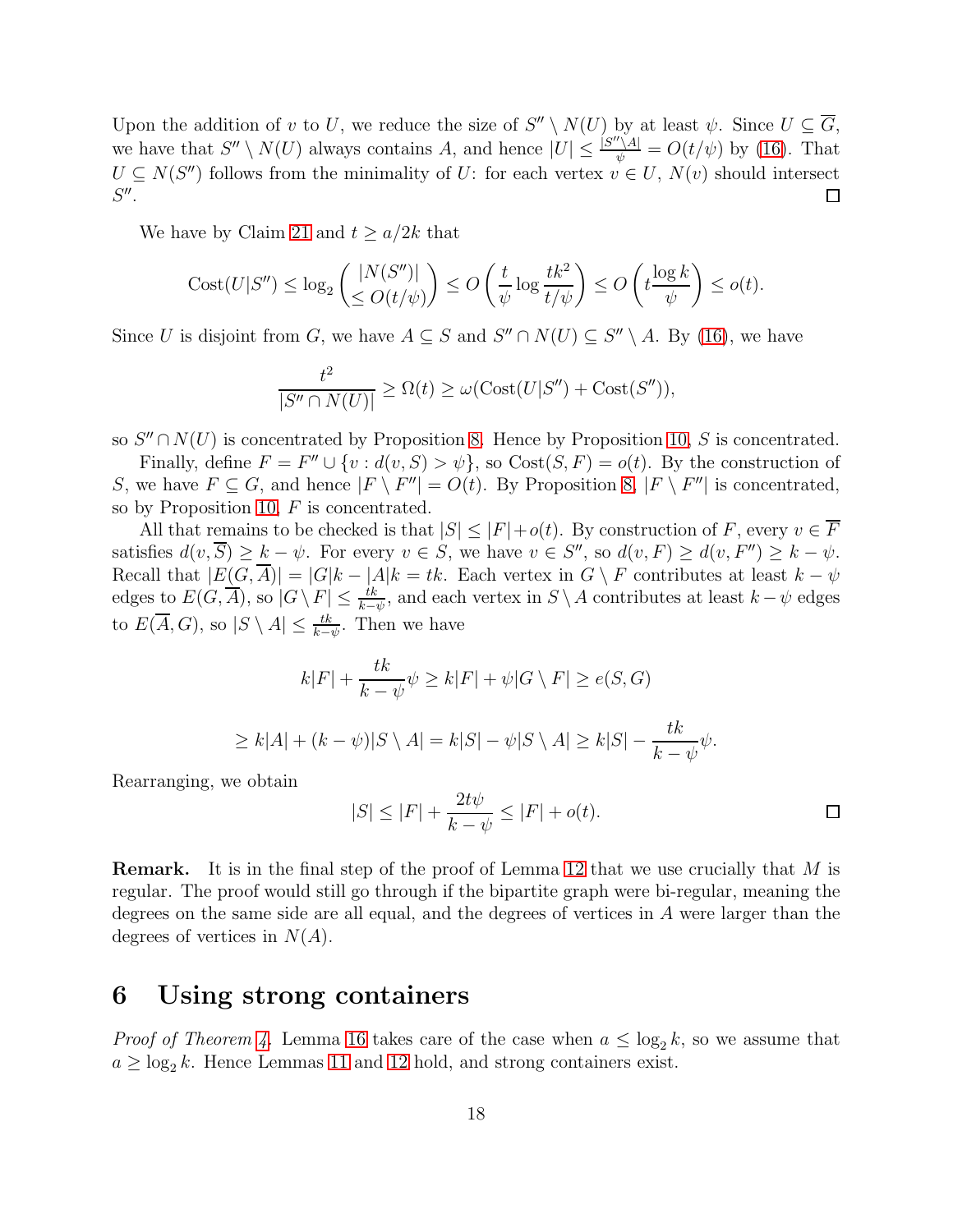We now abandon the asymptotic notation to be careful with the constants. Let  $p = 1/2 + 1$  $\varepsilon$ , where  $\varepsilon > 0$  is constant. Suppose we have strong containers, where  $||S \cap X| - p|S|| \leq \frac{\varepsilon^2}{16}t$ w.v.h.p.,  $||F \cap X| - p|F|| \leq \frac{\varepsilon^2}{16} t$  w.v.h.p., and  $|S| \leq |F| + \frac{\varepsilon^2}{16} t$  for all containers  $(S, F)$ , and moreover, the number of containers is at most  $2^{\varepsilon t}$ . If  $|S| \leq |F| - \frac{\varepsilon^2}{2}$  $\frac{z^2}{2}t$ , then we are already done, since (recalling that  $G = N(A)$ )

<span id="page-18-0"></span>
$$
|G \cap X| - |A \cap X| \ge |F \cap X| - |S \cap X| \ge p|F| - p|S| - \frac{\varepsilon^2}{8}t \ge \frac{\varepsilon^2}{8}t. \tag{17}
$$

Hence we may suppose  $|S| \geq |F| - \frac{\varepsilon^2}{2}$  $\frac{z^2}{2}t$ . Our goal is to show that

<span id="page-18-1"></span>
$$
|(S \setminus A) \cap X| + |(G \setminus F) \cap X| \ge \frac{\varepsilon^2}{4}t \tag{18}
$$

w.v.h.p. for all  $A$ , which improves  $(17)$  to

$$
|G \cap X| - |A \cap X| \ge \frac{\varepsilon^2}{4}t + p(|F| - |S|) - \frac{\varepsilon^2}{8}t \ge \frac{\varepsilon^2}{16}t,
$$

finishing the proof for  $a \ge \log_2 k$  with  $c = \frac{\varepsilon^2}{16}$ .

First we determine the cost of A. The following idea is made explicit by Park [\[22\]](#page-20-11), but appears in an earlier work of Hamm and Kahn [\[11\]](#page-19-5). For every strong container  $(S, F)$  and every a and g, fix  $A^*$  of size a and  $G^* = N(A^*)$  of size g which have  $(S, F)$  as a strong container. Note that  $A^*$  and  $G^*$  are determined by  $(S, F)$ .

Given  $A^*$ , to determine A it suffices to determine  $A \setminus A^*$  and  $A^* \setminus A$ . The cost of  $A \setminus A^*$ is at most  $|S \setminus A^*|$ , since  $A \setminus A^* \subseteq S \setminus A^*$ . Because A is closed,  $A^* \setminus A$  consists of all the neighbors of  $G^* \setminus G$  in  $A^*$ , hence  $A^* \setminus A$  is determined by  $G^* \setminus G$ . Thus the cost of  $A^* \setminus A$  is at most  $|G^* \setminus F|$ , since  $G^* \setminus G \subseteq G^* \setminus F$ . Let  $t' = |S \setminus A| + |G \setminus F| = t + (|S| - |F|)$ . Then the cost of A is at most  $t'$  + Cost $(S, F) \le t' + \varepsilon t$ .

Now we bound the probability that [\(18\)](#page-18-1) occurs. Note that  $|(S \setminus A) \cup (G \setminus F)) \cap X|$  is binomially distributed, so the probability that it is less than  $\frac{\varepsilon^2}{4}$  $\frac{f^2}{4}t$  is

$$
\sum_{i=0}^{\left\lfloor \varepsilon^{2}t/4 \right\rfloor} \binom{t'}{i} p^{i} (1-p)^{t'-i} = 2^{-t'} \sum_{i=0}^{\left\lfloor \varepsilon^{2}t/4 \right\rfloor} \binom{t'}{i} (1+2\varepsilon)^{i} (1-2\varepsilon)^{t'-i}
$$
  

$$
\leq 2^{-t'} \frac{\varepsilon^{2}t}{4} \exp\left(\frac{\varepsilon^{2}t}{4} \log \frac{4et'}{\varepsilon^{2}t} + \frac{\varepsilon^{2}t}{4} \log(1+2\varepsilon) + \left(t' - \frac{\varepsilon^{2}t}{4}\right) \log(1-2\varepsilon)\right)
$$
  

$$
\leq 2^{-t'} \frac{\varepsilon^{2}t}{4} \exp\left(\frac{\varepsilon^{2}t}{2} + \frac{\varepsilon t}{2} + \varepsilon^{3}t - 2\varepsilon t'\right) \leq 2^{-t'} \frac{\varepsilon^{2}t}{4} e^{-\varepsilon t}.
$$

Comparing to  $Cost(A) \leq t' + \varepsilon t$ , we may take a union bound over all A and choices of  $a = |A|$ and  $g = |G|$  to get that w.v.h.p.  $|(S \setminus A) \cap X| + |(G \setminus F) \cap X| \geq \frac{\varepsilon^2}{4}$  $\frac{1}{4}t$ .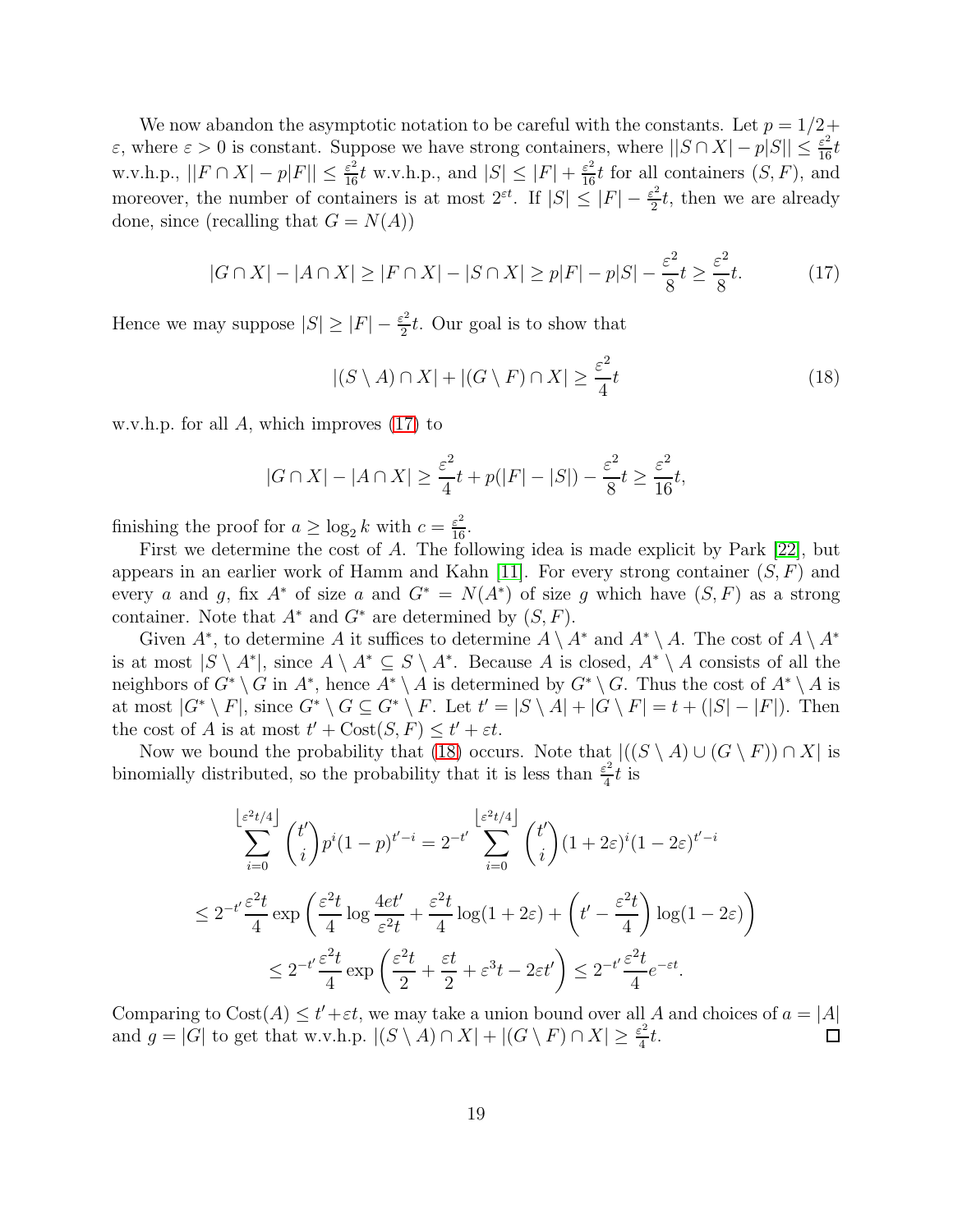#### <span id="page-19-11"></span>References

- <span id="page-19-13"></span>[1] J. Balogh, R. I. Garcia, and L. Li. Independent sets in the middle two layers of Boolean lattice. *Journal of Combinatorial Theory, Series A*, 178:105341, 2021.
- <span id="page-19-0"></span>[2] J. Balogh, R. A. Krueger, and H. Luo. Sharp threshold for the Erdős-Ko-Rado theorem. *To appear in Random Structures & Algorithms*, 2022.
- <span id="page-19-3"></span>[3] J. Balogh, R. Morris, and W. Samotij. Independent sets in hypergraphs. *Journal of the American Mathematical Society*, 28(3):669–709, 2015.
- <span id="page-19-4"></span>[4] J. Balogh, R. Mycroft, and A. Treglown. A random version of Sperner's theorem. *Journal of Combinatorial Theory, Series A*, 128:104–110, 2014.
- <span id="page-19-1"></span>[5] M. Collares Neto and R. Morris. Maximum-size antichains in random set-systems. *Random Structures & Algorithms*, 49(2):308–321, 2016.
- <span id="page-19-6"></span>[6] D. Conlon and W. T. Gowers. Combinatorial theorems in sparse random sets. *Annals of Mathematics (2)*, 184(2):367–454, 2016.
- [7] R. Dedekind. Uber Zerlegungen von Zahlen Durch Ihre Grössten Gemeinsamen Theiler. In *Fest-Schrift der Herzoglichen Technischen Hochschule Carolo-Wilhelmina*, 1–40, Vieweg+Teubner Verlag, Wiesbaden, 1897.
- <span id="page-19-12"></span><span id="page-19-7"></span>[8] P. Erdős. On a lemma of Littlewood and Offord. *Bulletin of the American Mathematical Society*, 51:898–902, 1945.
- <span id="page-19-8"></span>[9] D. Galvin. Independent sets in the discrete hypercube. *[arXiv:1901.01991](http://arxiv.org/abs/1901.01991)*, 2019.
- [10] D. Galvin and J. Kahn. On Phase Transition in the Hard-Core Model on  $\mathbb{Z}^d$ . Combi*natorics, Probability and Computing*, 13(2):137–164, 2004.
- <span id="page-19-9"></span><span id="page-19-5"></span>[11] A. Hamm and J. Kahn. On Erd˝os-Ko-Rado for random hypergraphs II. *Combinatorics, Probability and Computing*, 28(1):61–80, 2019.
- <span id="page-19-10"></span>[12] M. Jenssen and P. Keevash. Homomorphisms from the torus. *[arXiv:2009.08315](http://arxiv.org/abs/2009.08315)*, 2020.
- <span id="page-19-15"></span>[13] M. Jenssen and W. Perkins. Independent sets in the hypercube revisited. *Journal of the London Mathematical Society*, 102:645–669, 2020.
- [14] Gy. O. H. Katona. A theorem of finite sets. *Theory of Graphs* (Proc. Colloq., Tihany, 1966), 187–207, Academic Press, New York, 1968.
- <span id="page-19-2"></span>[15] Y. Kohayakawa and B. Kreuter. The width of random subsets of Boolean lattices. *Journal of Combinatorial Theory, Series A*, 100(2):376–386, 2002.
- <span id="page-19-14"></span>[16] Y. Kohayakawa, B. Kreuter, and D. Osthus. The length of random subsets of Boolean lattices. *Random Structures & Algorithms*, 16(2):177–194, 2000.